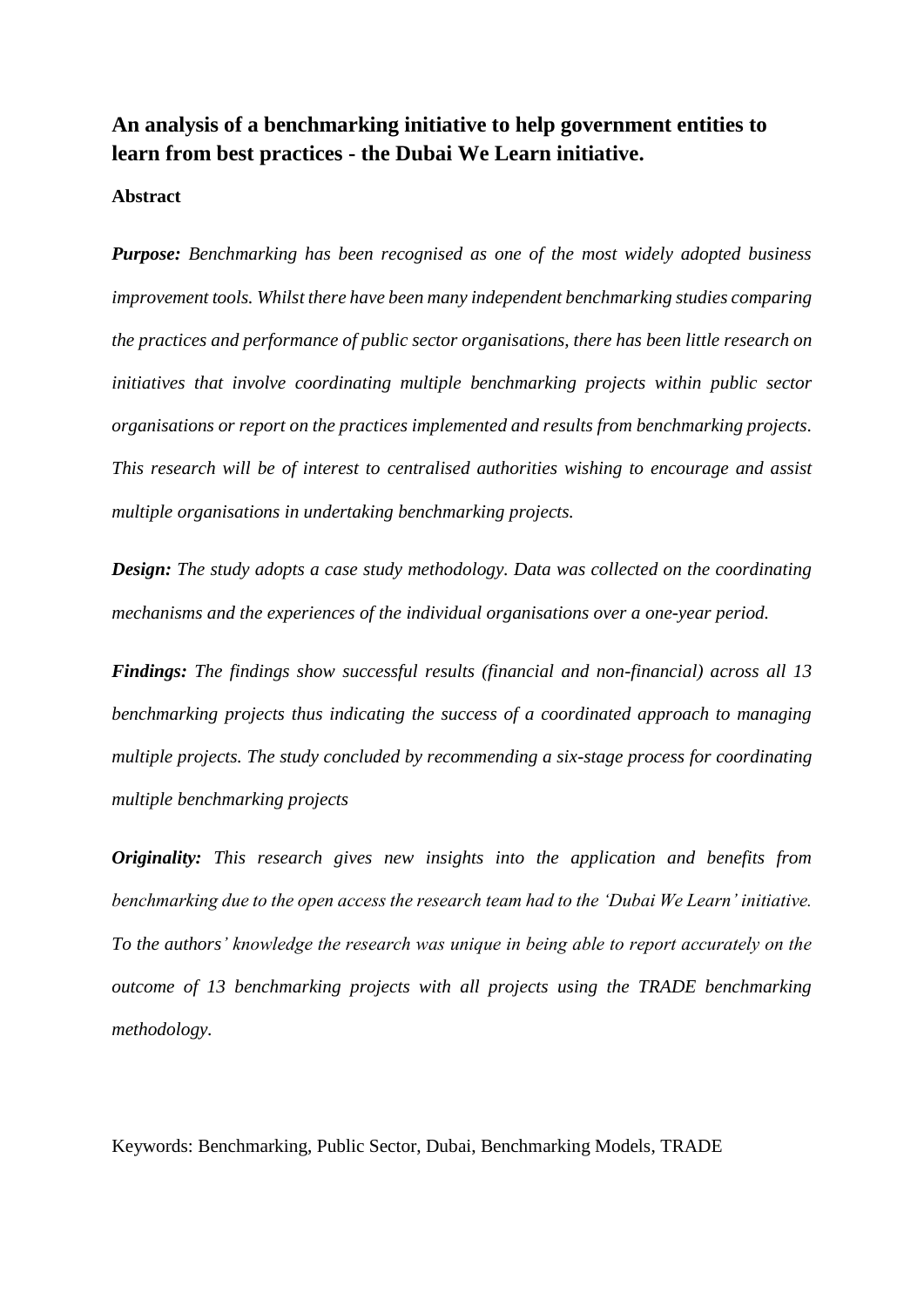# **Introduction**

This paper presents the findings of a study into the operation of a coordinated program of 13 benchmarking projects for public sector organisations. The research adopts a case study approach and studies the benchmarking initiative called "Dubai We Learn" (DWL), which was administered and facilitated by the Dubai Government Excellence Program (DGEP) and the Centre for Organisational Excellence Research (COER), New Zealand. The DGEP is a program of the General Secretariat of the Executive Council of Dubai that reports to the Prime Minister of the United Arab Emirates and aims to raise the excellence of public sector organisations in Dubai.

To the authors' knowledge this study is the first published account of this type of benchmarking initiative and provides unique research data as a result of closely monitoring the progress of so many benchmarking projects over a one-year period. All benchmarking projects used the same benchmarking methodology, TRADE benchmarking, which assisted in the coordination and monitoring of the projects. Lessons can be learned from this approach by institutions tasked with capability building and raising performance levels of groups of organisations.

Benchmarking is a versatile approach that has become a necessity for organisations to compete internationally and for the public service to meet the demands of its citizens. However, for all its versatility, there is a paucity of research showing how public sector organisations have undertaken benchmarking projects independently or via a third-party coordinated approach to identify and implement best practices with the results reported. In the analysis of the DWL initiative, this study will address **two** important questions that shed new light on the application of benchmarking. These are:

• How can centralising the coordination of multiple benchmarking projects in public sector organisations be successfully achieved?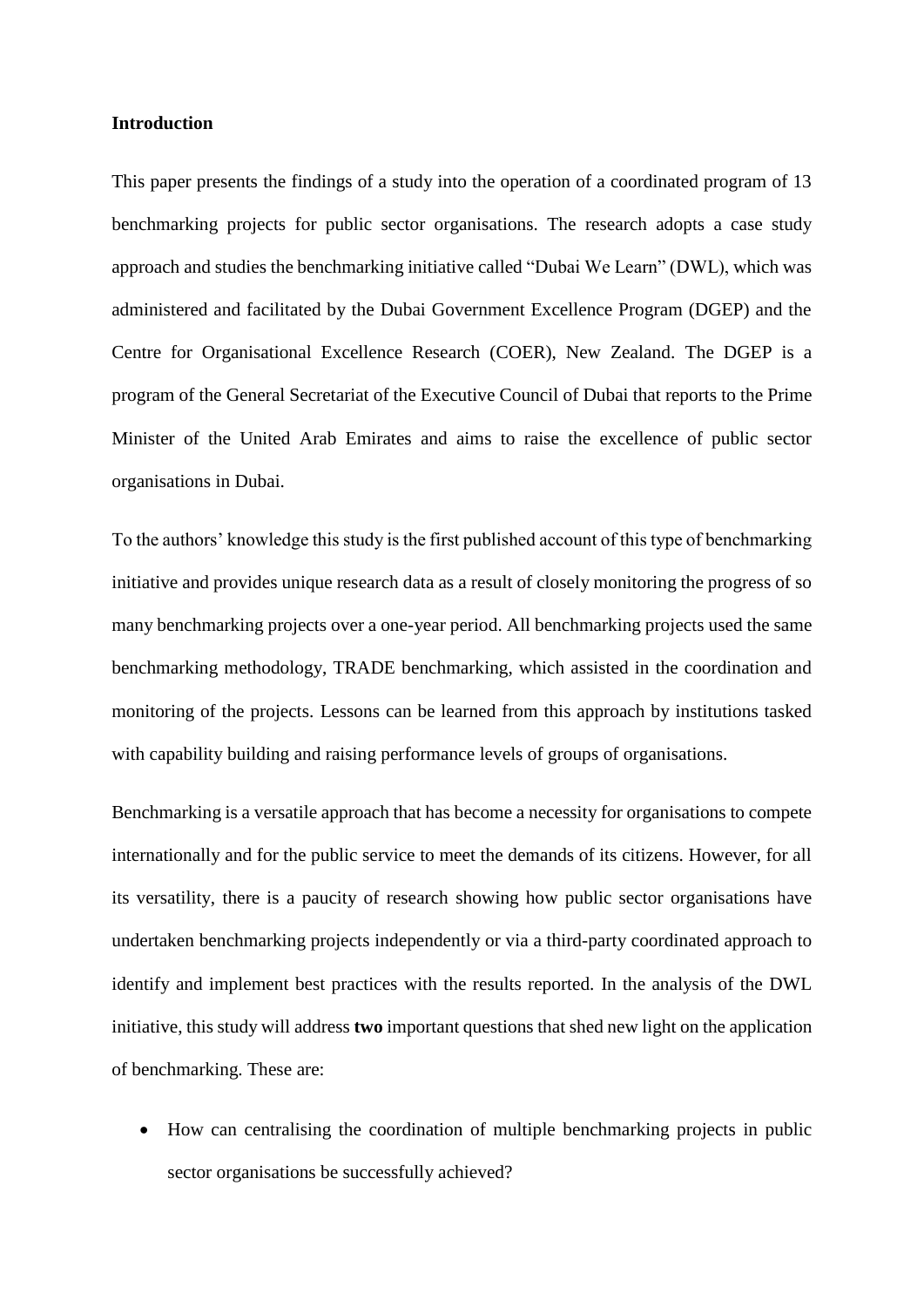• What are the key success factors and challenges that underpin the process of coordinated benchmarking projects?

In addition, the research will summarise the achievements of the individual 13 projects which is in itself a significant contribution to the benchmarking field. The paper begins with a literature review on the importance of benchmarking, its use in the public sector and an overview of the TRADE Benchmarking Methodology. This is followed by presenting the research aims and objectives, research methodology, findings on the DWL process and outcomes, and ends with a discussion and conclusion.

# **Literature Review**

Benchmarking is a relatively old management technique, it has been over 25 years since the publication of the first book on benchmarking by Dr Robert Camp (1989). However, the technique has continued to be popular and beneficial as shown by a multinational review by Adebanjo et al. (2010) and its rating as the second most used management tool in 2015 in a global study of tools and techniques (Rigby and Bilodeau, 2015). According to Taschner and Taschner (2016), benchmarking has been widely adopted in order to identify gaps and underpin process improvement and has been defined as a structured process to enable improvement in organisational performance by adopting superior practices from organisations that have successfully deployed them (Moffett et al., 2008). A detailed discussion of benchmarking definitions and typology is beyond the scope of this paper and there are already several publications that have discussed them extensively (Chen, 2002; Panwar et al., 2013; Prašnikar et al., 2005).

#### *Benchmarking and the Public Sector*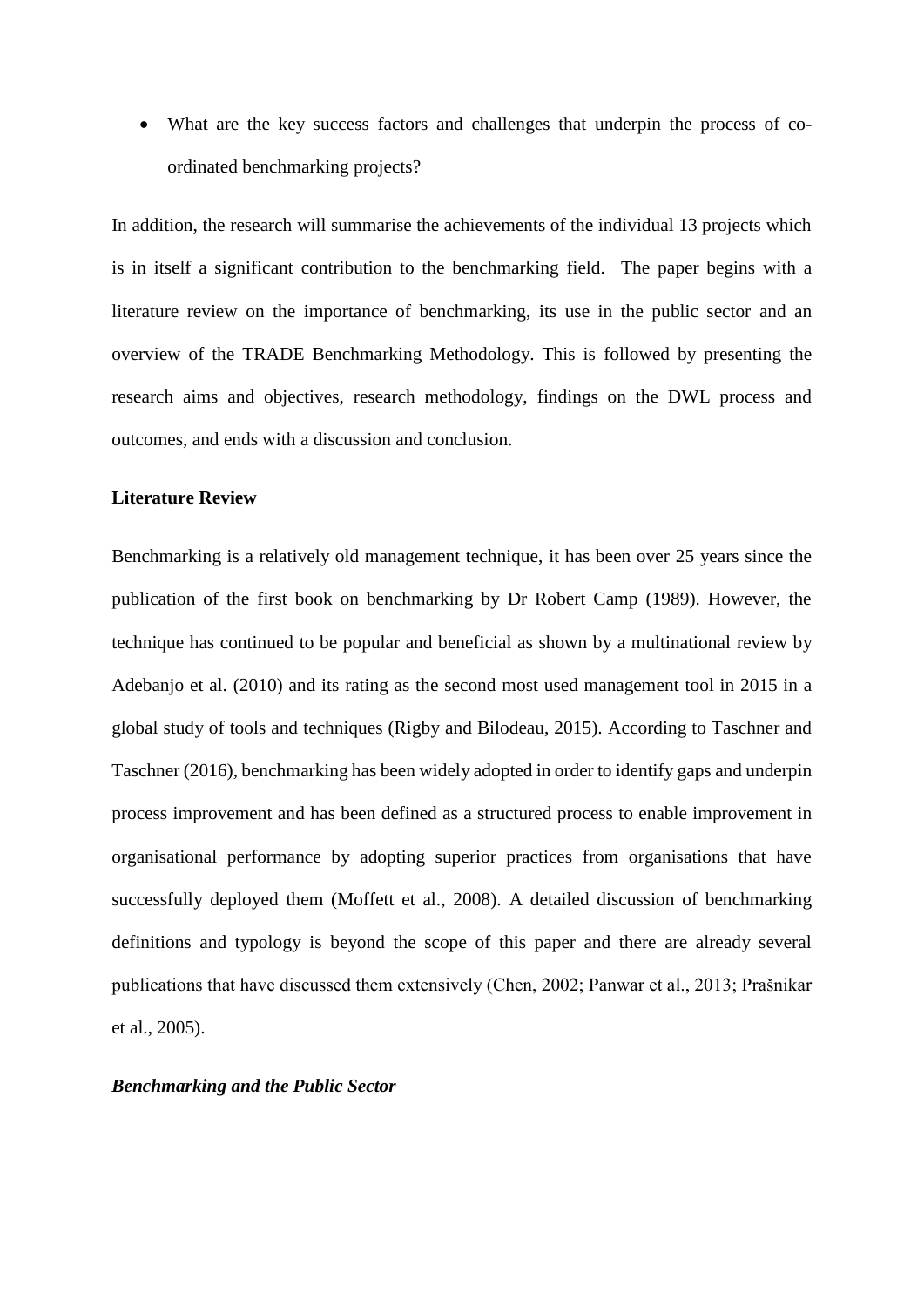For the public sector, it has long been recognised the importance of benchmarking in order to maximise value for money for the public (Raymond, 2008). Its use has grown with the wide availability of benchmark data and best practice information from both local and international perspectives. In particular, the availability of international comparison data has led to pressure for governments to act and improve their international ranking. Examples of international metrics that are avidly monitored by governments and used to encourage benchmarking in the public sector include; the PISA study comparing school systems across 72 countries (OECD, 2016) the National Innovation Index comparing innovation across 126 countries (Cornell University *et al.*, 2016), the Global Competitiveness Report comparing competitiveness across 138 countries (Schwab and Sala-i-Martin, 2017) the Ease of Doing Business comparing 190 countries (International Bank for Reconstruction and Development, 2017) and Government Effectiveness comparing government governance and effectiveness across 209 countries (World Bank, 2016).

From an academic perspective, most benchmarking research has compared the practices and performance of organisations within a sector or across sectors rather than focusing on the benchmarking activities undertaken by the organisations themselves. For example, there has been benchmarking studies undertaken in tourism (Cano et al., 2001), water (Singh et al, 2011), health (May and Madritsch, 2009; Mugion and Musella, 2013; van Veen-Berkx et al., 2016), local councils (Robbins et al, 2016) and across the public sector on contract management (Rendon, 2015) and procurement (Holt and Graves, 2001).

# *Benchmarking Models*

Whilst benchmarking data is often provided by third parties such as consultancies, trade associations and academic research it is important that organisations themselves become proficient at undertaking benchmarking projects. The success of benchmarking projects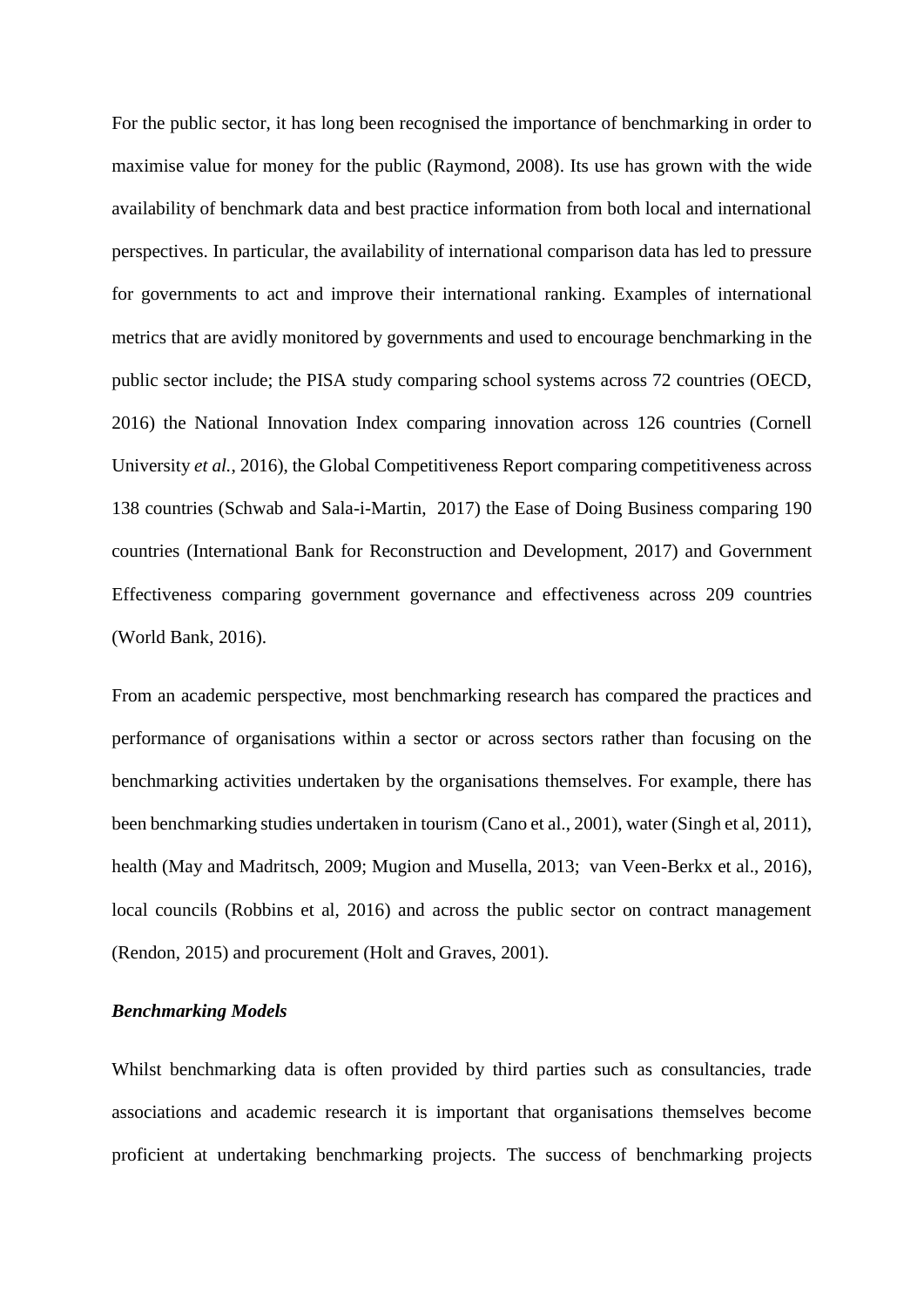depends on the ability to adopt a robust and suitable approach (Jarrar and Zairi, 2001) that includes not only obtaining benchmarks but also learning and implementing better practices. There are many benchmarking models or methodologies that can be used to guide benchmarking projects. Anand and Kodali (2008) stated that there were more than 60 benchmarking models and they included those developed by academics (research-based), consultants (expert based) or individual organisations (bespoke organisation-based). Table 1 lists examples of different benchmarking models and classifies them by the number of benchmarking steps that they recommend from starting to finishing a benchmarking project. While examining some of these models Partovi (1994) argued that whilst the number of benchmarking steps differs the core of the models are similar. Further examination of the models indicates that while many of them suggest a number of main stages and associated steps, only two (TRADE and Xerox) provide detailed and published sequential steps that are clearly defined and guide the benchmarking process step-by-step from beginning to end.

# *Table 1 about here*

With respect to the DWL initiative, the adopted model was the TRADE Benchmarking Methodology developed by Mann (Mann, 2015). Whilst TRADE consists of 5 main stages (see Figure 1), each of these stages are split into 4 to 9 steps enabling project teams to be guided from one step to the next and for project progress to be easily tracked.

# *Figure 1 about here*

# **Research Aim and Objectives**

The aim of this research was to define a comprehensive framework for assessing the success of a benchmarking process while also identifying the key success factors identified with each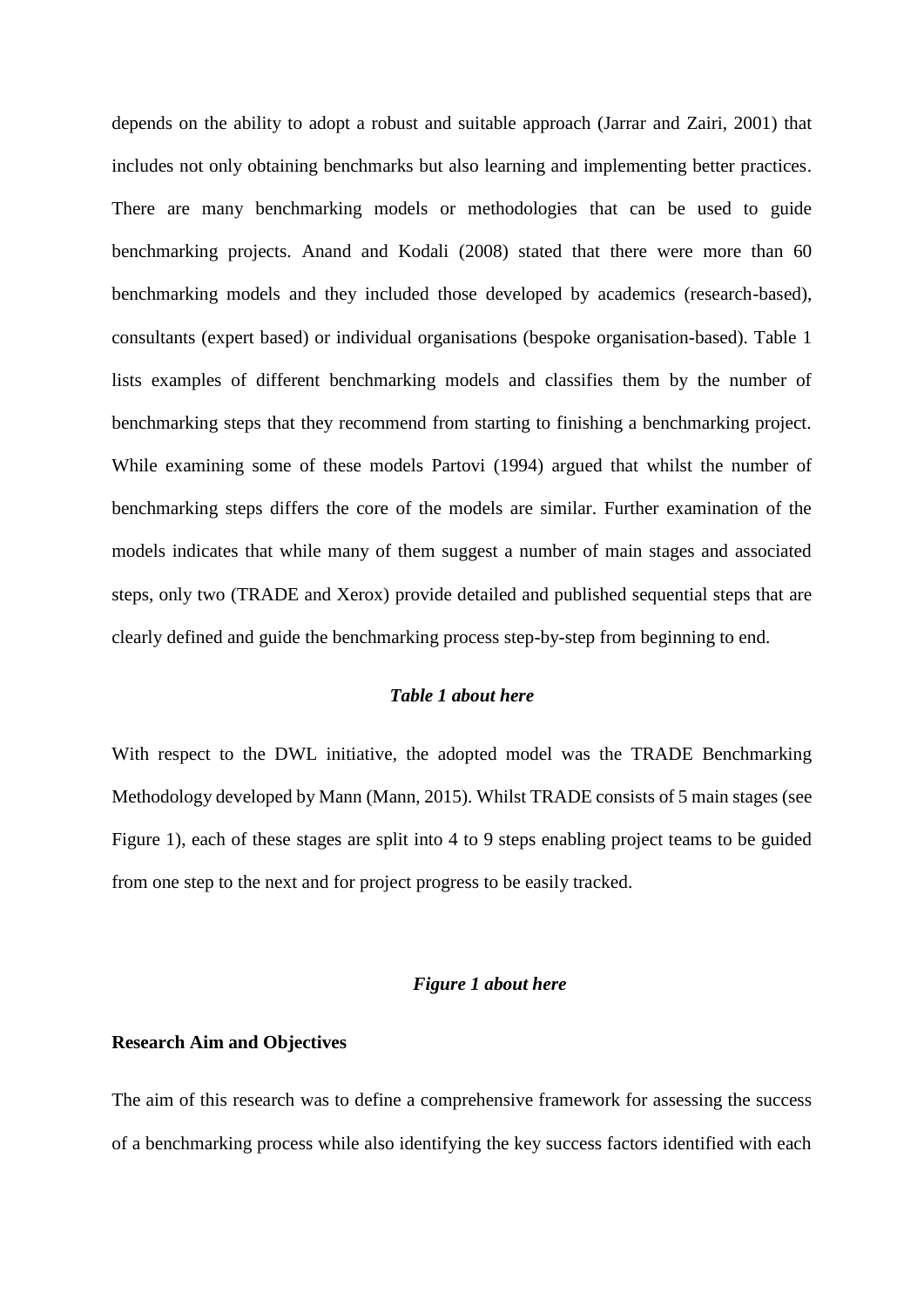stage of the benchmarking process. The study also aims to understand how the organisations and projects operate within the structure of centralisation and coordination, characterised by the sharing of support resources and constraint of time. The key objectives which supported the project aim were as follows:

1. Evaluate the success of the benchmarking projects within the context of coordinated support.

2. Investigate the key support resources required for an effective coordinated program of benchmarking projects in different public-sector organisations.

The uniqueness of this research was the study of a coordinated approach for multiple benchmarking projects that all used the same benchmarking methodology from concept to completion (including the implementation of best practices). The closest example to this study has been when networks of organisations have been provided with services to assist with best practice sharing, finding benchmarking partners and comparing performance. For example, research into the services of the New Zealand Benchmarking Club (Mann and Grigg, 2004) and the Dutch Operating Room Benchmarking Collaborative (van Veen-Berkx et al. 2016). However, these networks largely left it to the member organisations to decide on how they utilise these services with no specific monitoring of individual benchmarking projects that may have been undertaken by the network members.

# **Research Methodology**

The adopted research methodology was the case study methodology. The case study methodology has the advantage of providing in-depth analysis (Gerring, 2006). Furthermore, case studies allow the researcher to collect rich data and consequently, develop a rich picture based on the collection of multiple insights from multiple perspectives (Thomas, 2016). Furthermore, case study methodology enables the researcher to retain meaningful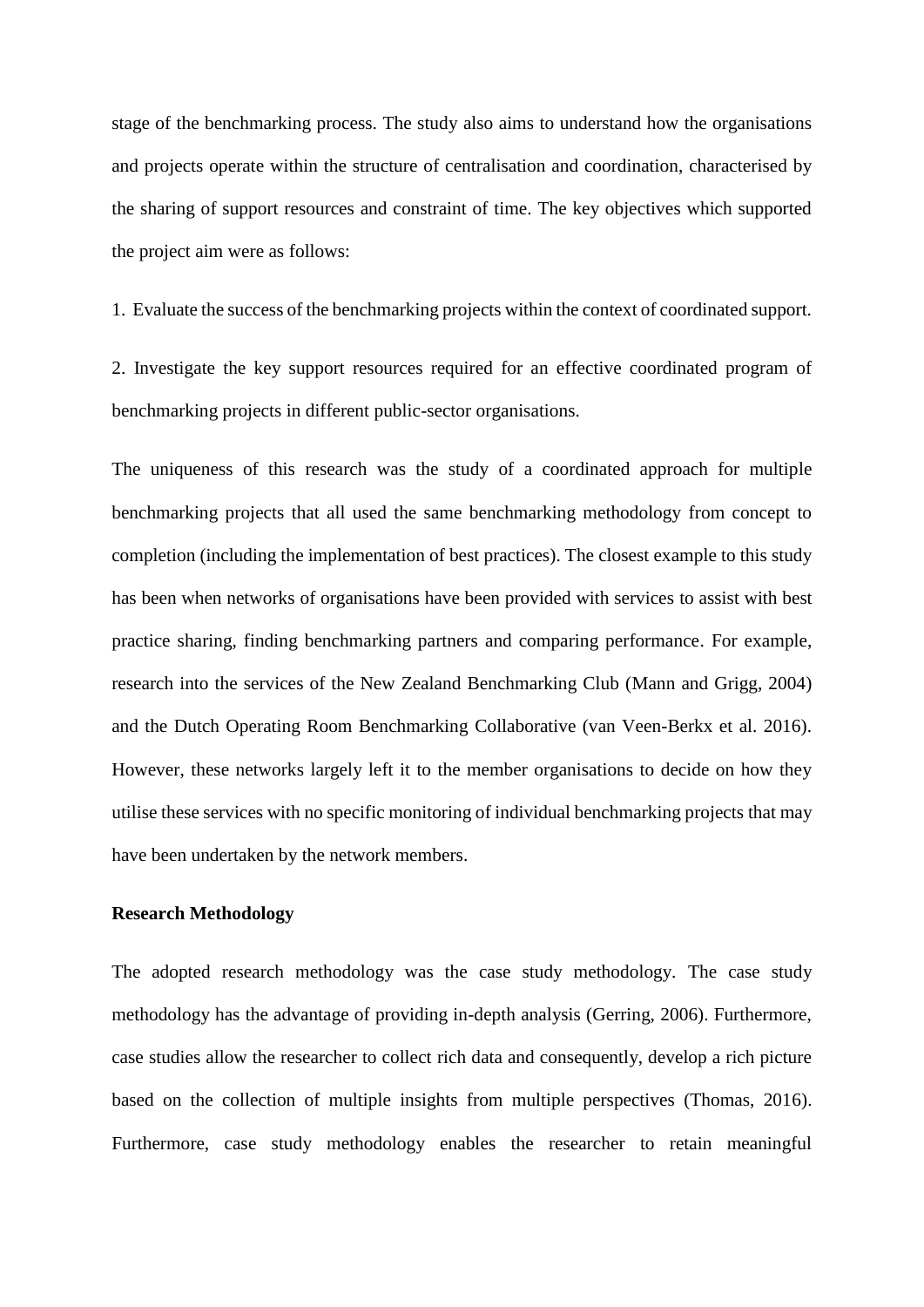characteristics of real life events such as organisational processes and managerial activity (Yin, 2009).

The DWL initiative was selected as the case for research due to the ease of access to data by the authors and the fact that this was the only known case that met the aims and objectives as set out in this paper. In deciding the most suitable organisations to participate in the coordinated initiative, the DGEP publicised its desire to promote benchmarking in public organisations and then invited different government agencies to indicate their interest. A total of 36 projects were tendered for consideration to be part of the DWL program and 13 of these were selected. The projects were selected based on their potential benefits to the applying organisation, the government as a whole, and the citizens/residents of Dubai Emirate. The commitment of the government organisations, including their mandatory presence at all program events, was also a consideration.

The selected projects were then monitored by the research team over a one-year period at the end of which the project teams were required to submit a benchmarking report showing how the project was conducted and the results achieved. The research team had direct access to the project teams and project data at all times.

# *Data Collection*

Data collection was based on document analysis and notes taken at meetings with each team and at events where the teams presented their projects. For this study, the following were carried out;

• Each benchmarking team submitted bi-monthly reports and a project management spreadsheet, consisting of over 20 worksheets, which they used to manage their benchmarking projects. The worksheets recorded all the benchmarking tools they used such as fishbone diagrams, swot analysis, benchmarking partner selection tables, site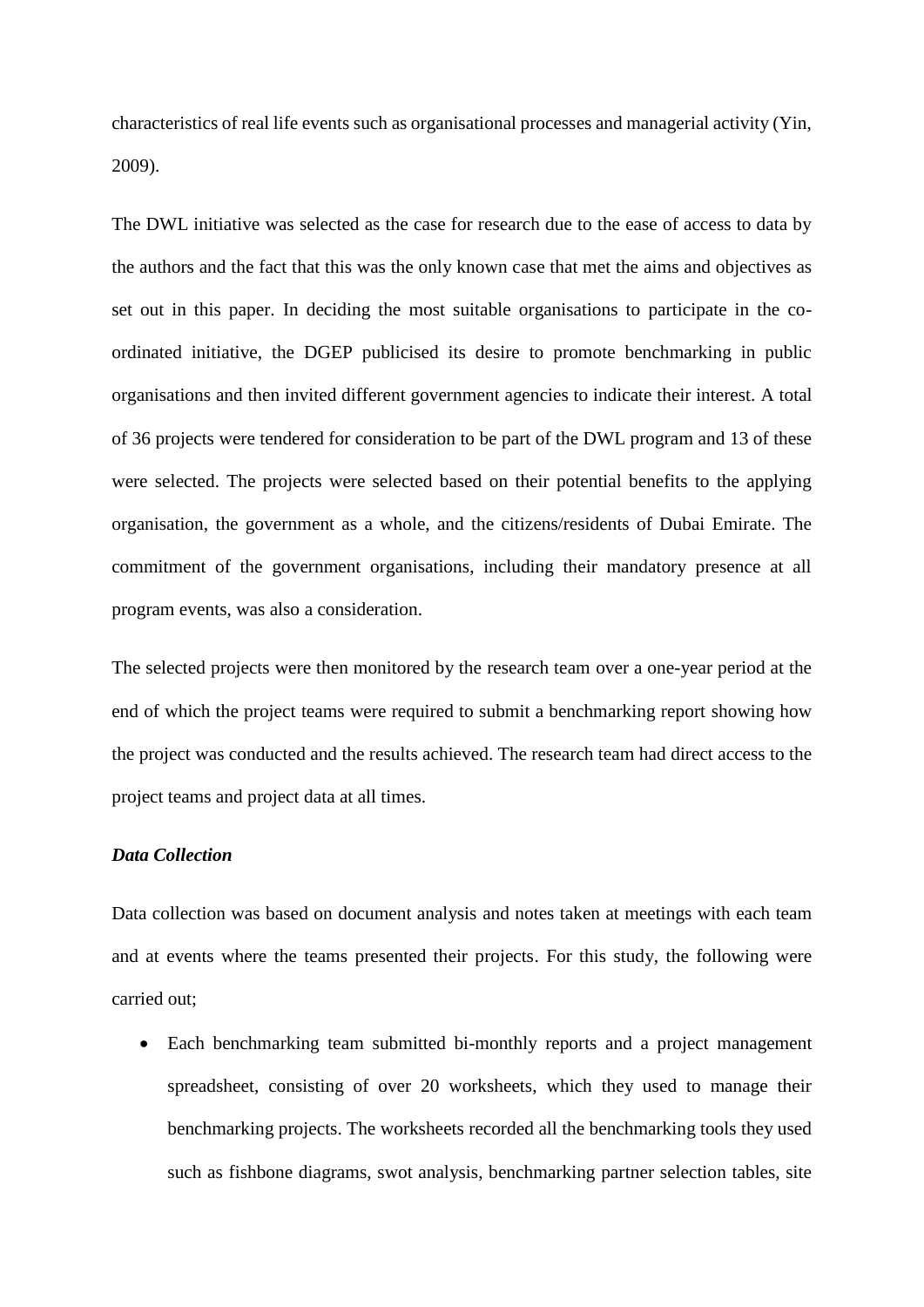visit questions, best practice selection grid and action plans. This information enabled the research team to evaluate the 'benchmarking journey' of each team.

- Three progress sharing days were held at which each of the benchmarking organisations gave a presentation of their projects. These events were attended by three members of the research team and notes were taken.
- Two members of the research team met with each benchmarking team days before or after each progress sharing day and before the team's final presentation at the close of the project. These two-hour meetings enabled more in-depth understanding of the activities of the benchmarking teams and an understanding of the centralised support that they required. Each team was met four times and consequently, a total of 52 meetings were held across all 13 organisations.
- At the end of the project, each team submitted a comprehensive benchmarking project report that detailed the purpose of the project, project findings from each of the five stages of the benchmarking methodology, actions implemented and results achieved, project benefits non-financial and financial, strengths and weaknesses of the project and finally a review of the positive points and challenges faced with the centralised coordination of the projects.
- At the end of the project, each team gave a final presentation and this event was attended by all members of the research team.

# *Data Analysis*

The analysis of data was carried out in several ways. Analysis of the notes taken during the 52 meetings as well as those from the progress sharing days enabled an understanding of the centralised support activities that were found to be most beneficial as well as aspects of centralised co-ordination that were found to be less beneficial. Details from the project report and notes from the final presentation gave a clear indication and in many cases, quantification,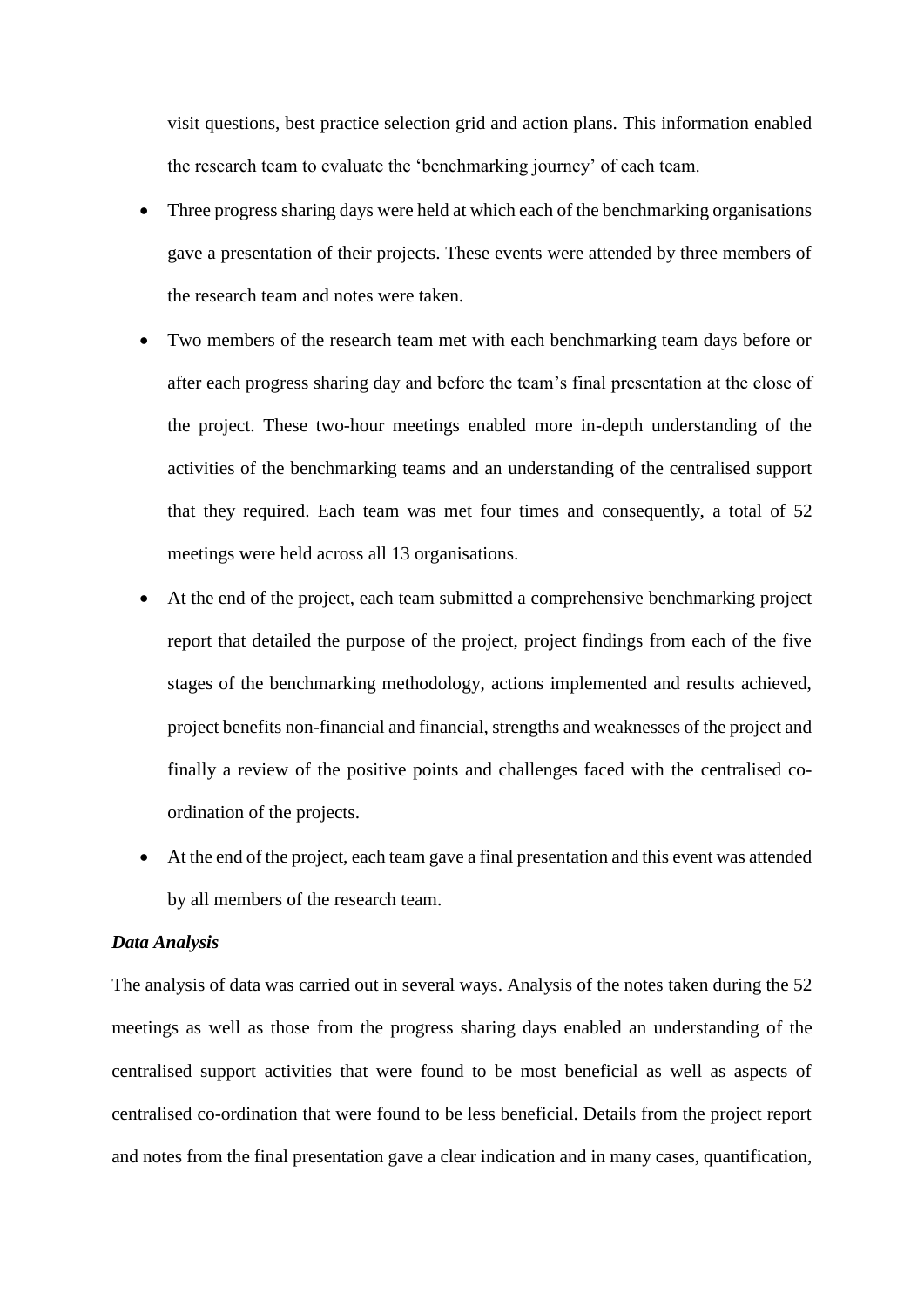of the benchmarking successes achieved by each of the 13 organisations. In addition, analysis of the bi-monthly reports and project management spreadsheets enabled an understanding of which benchmarking teams progressed quickly and why, while also indicating the on-going challenges faced by teams that did not progress as quickly. All these sources of data were analysed for common themes/statements. An analysis of the effectiveness of the co-ordinated initiative was carried out by comparing the individual outcomes of the 13 projects in order to identify evidence of success and factors that supported the success achieved. Documentary evidence in the form of project reports of all 13 projects were used to analyse how the individual benchmarking project teams managed the balance between adhering to a centralised structure, the individuality of their projects and the different organisational structures and cultures in the 13 organisations.

The collection of data from multiple sources of evidence has been identified as an important approach for delivering robust analysis based on the ability to triangulate data and therefore identify important themes based on converging lines of enquiry (Yin, 2009; Patton, 1987).

#### **Findings on DWL Process**

## *'Dubai We Learn' Initiative*

From the DGEP perspective, benchmarking is considered a very powerful tool for organizational learning and knowledge sharing. Consequently, DGEP launched the initiative with the aims of promoting a benchmarking culture in the public sector, improving government performance, building human resource capability and promoting the image of Dubai.

In preparation for starting the benchmarking initiative, all government entities were requested to tender potential projects and teams for consideration by the DGEP and COER. The benchmarking teams would comprise of between 4 and 8 members with each team member expected to spend between half and a full day on the project per week. Each project would have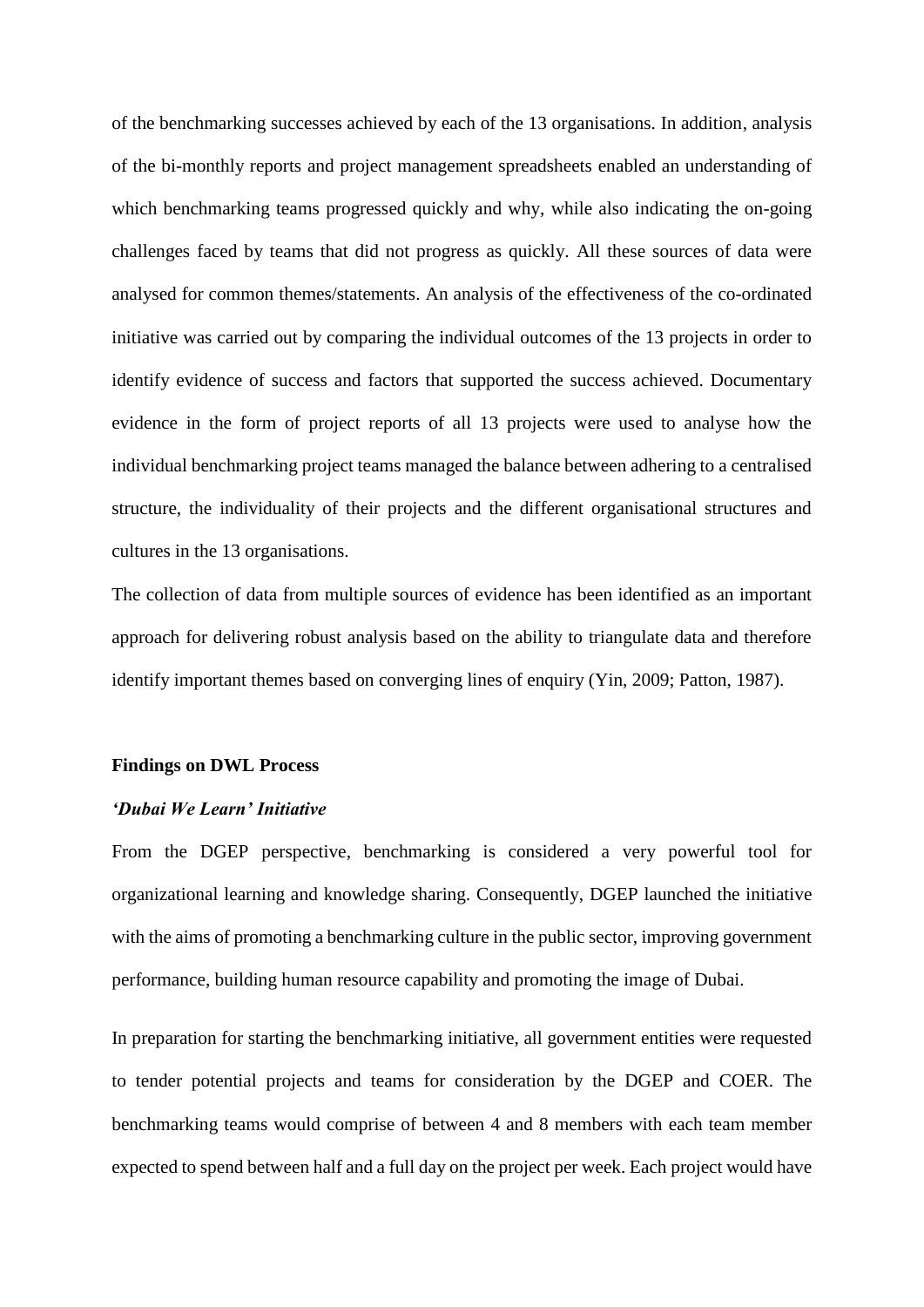a sponsor who would typically be a senior executive or director and who would take overall responsibility for the project. While the sponsor would not be expected to be a member of the team, they would ensure that the project teams had the necessary time and resources required to complete their projects.

Table 2 presents the organisations that took part in the initiative and their key achievements as a result of their DWL benchmarking project. The one-year projects all commenced in October 2015. The support services provided by COER and DGEP were:

- Two three-day training workshops on the TRADE Best Practice Benchmarking methodology.
- A full set of training materials in Arabic and English, including benchmarking manual and TRADE project management system.
- Access to the best practice resource, BPIR.com, for all participants. BPIR.com provides an on-demand resource for desktop research of best practices around the world.
- Centralised tracking and analysis of all projects with each team submitting bi-monthly progress reports and project management spreadsheet and documents
- Desktop research to identify best practices and potential benchmarking partners was conducted for each benchmarking team to supplement their own search for best practices.
- Three Progress Sharing Days were held at which each project team gave a presentation on their progress to-date. This was an opportunity for sharing and learning between teams and an opportunity for the teams to receive expert feedback.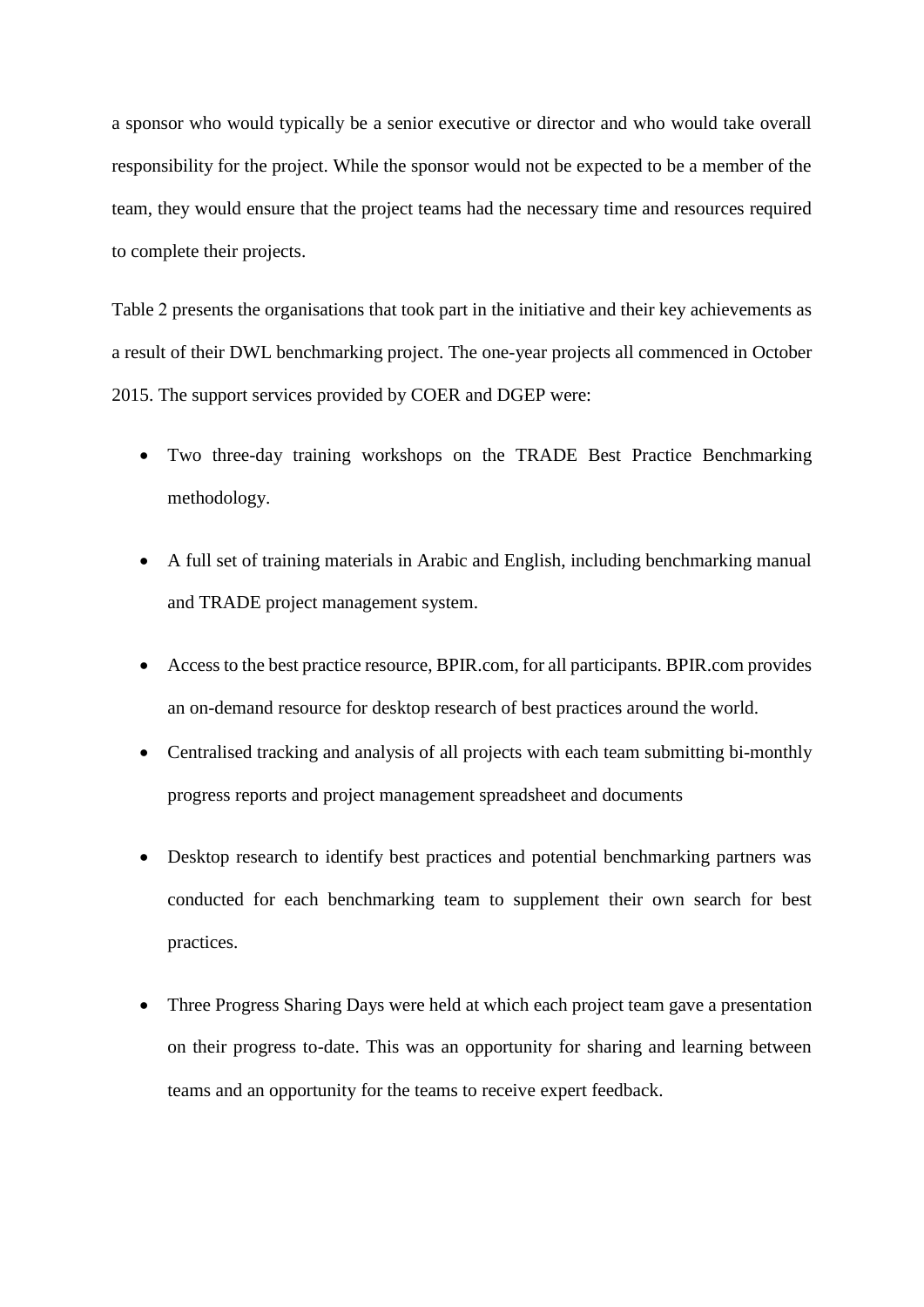- Face-to-face meetings with the project teams were scheduled for the week before or after the Progress Sharing Days and a week before the Closing Sharing Day at which a final presentation was given. This enabled detailed input and analysis before the Sharing Days as well as detailed feedback after the Sharing Days.
- Two meetings were held to provide added assistance and learning specifically for the team leaders and benchmarking facilitators of each team.
- All teams were required to complete a benchmarking report and deliver a final presentation on their project.
- An "Achieving performance excellence through benchmarking and organisational learning" book (Mann *et al.*, 2017) was produced describing in detail how the 13 projects were undertaken and the results achieved.

# *Table 2 about here*

## *Program Monitoring and Completion*

At each Progress Sharing Day, each benchmarking team gave an 8-minute presentation showing the progress they had made. Other teams and experts from COER were then able to vote on which teams had achieved the most progress since the last Progress Sharing Day. The sharing days were held in November 2015, January 2016 and April 2016.

A Closing Sharing Day was held in October 2016. For the Closing Sharing Day each benchmarking team was required to submit a detailed Benchmarking Report (showing how the project was conducted and the results achieved) and give a 12-minute presentation of the final outcomes of their project. Each project was then assessed by judging how well the project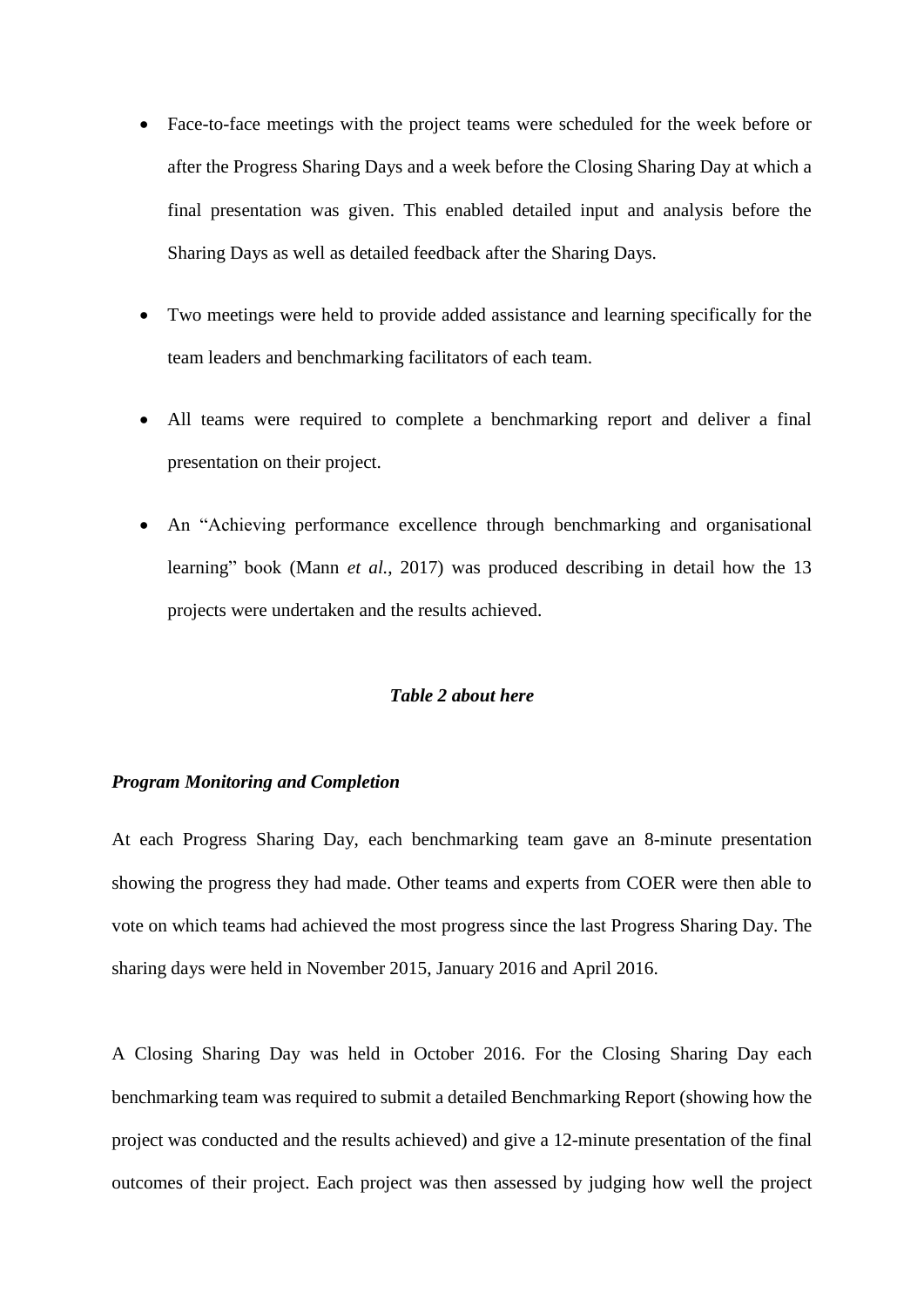followed each stage of the methodology. Table 3 shows the criteria and grading scale used to assess the Terms of Reference stage. A similar level of detailed criteria and grading scale was applied to other stages of the benchmarking process.

## *Table 3 about here*

## **Findings on DWL Outcomes**

#### *Benchmarking Project Outcomes*

This section presents findings from the project reports, presentations and meetings involving the research team. First of all, the teams reviewed and refined their Terms of Reference through undertaking the Review stage of the benchmarking process. This involved assessing their current performance and processes in their area of focus. Techniques such as brainstorming, swot, fishbone analysis, holding stakeholder focus groups and analysing performance data were used. Once the key areas for improvement were identified or confirmed the teams progressed to the Acquire stage of the benchmarking process. This involved desk-top research to identify benchmark data and potential best practices. This was then followed by face-to-face meetings, video conferencing, written questionnaires, workshops and site visits. For example, GDRFA visited 5 organisations while DCAS, DEWA, Dubai Courts, Dubai Municipality, Dubai Public Prosecutions, Dubai Statistics, KHDA and MRHE each visited 4 organisations. RTA visited 3 organisations and Dubai Land visited 2 organisations. The organisations visited included both local and international organisations that comprised private sector and public-sector organisations. The organisations visited were based in countries that included Australia, Bahrain, China, Ireland, Singapore, South Korea, UAE, UK, and USA. Organisations visited included Emirates, Changi Airports, Cambridge University, Kellogg's, GE, Zappos, Supreme Court of Korea, Dubai Customs and DHL.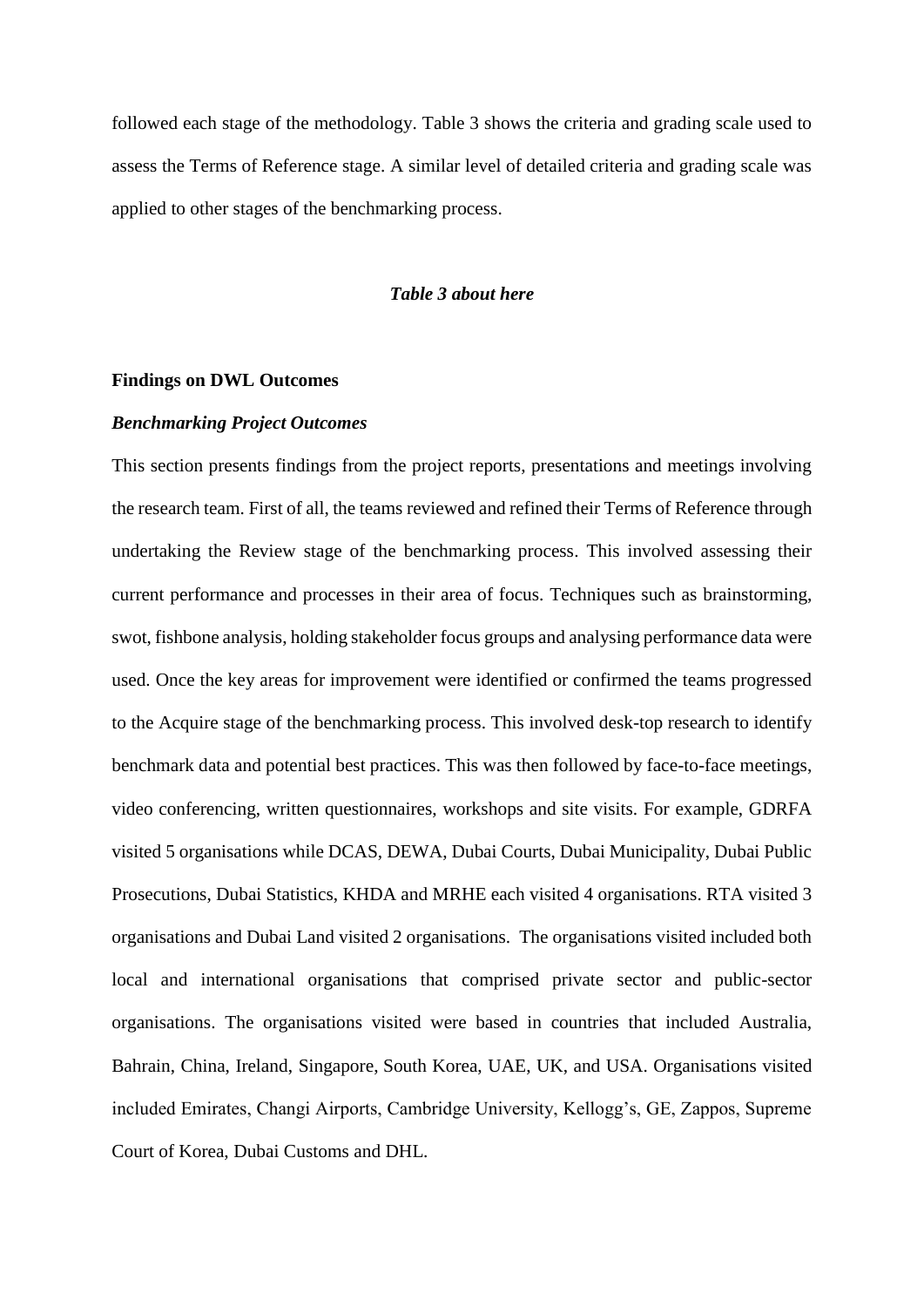An analysis of the reports submitted by the teams at the end of the project indicated that these approaches were very successful in identifying proposed improvement actions. The individual reports indicated that each team identified between 30 to 99 potential actions to implement. For example, DEWA identified 73 improvement actions of which 35 were approved for implementation and Dubai Statistics Centre identified 58 improvement actions of which 14 were approved for implementation. All 13 benchmarking project teams identified suitable improvement actions which were approved for implementation and deployed partly or fully by the end of the one-year program.

Deployment of actions was undertaken by the benchmarking teams themselves or the teams worked with relevant partners within their organisations to ensure successful deployment. For example, KHDA transferred the deployment of actions to three different teams across the organisation. Commendably, all 13 benchmarking teams went through the cycle of learning about benchmarking, developing relevant benchmarking skills, identifying areas for improvement, understanding current performance and practices, identifying and visiting benchmarking partners, and identifying and deploying improvement ideas within a 12-month period.

Data from the benchmarking reports and from presentations at the Closing Sharing Day indicated that the teams enjoyed significant success. Table 2 summarises the key achievements of each project. For example, KHDA implemented 21 practice to improve employee happiness from 7.3 to 7.6 to place KHDA among the top 10% happiest organisations (according to the Happiness @ Work survey) whilst GDRFA piloted a new passenger pre-clearance system (a world first) in Terminal 3 Dubai Airport that reduced the processing time of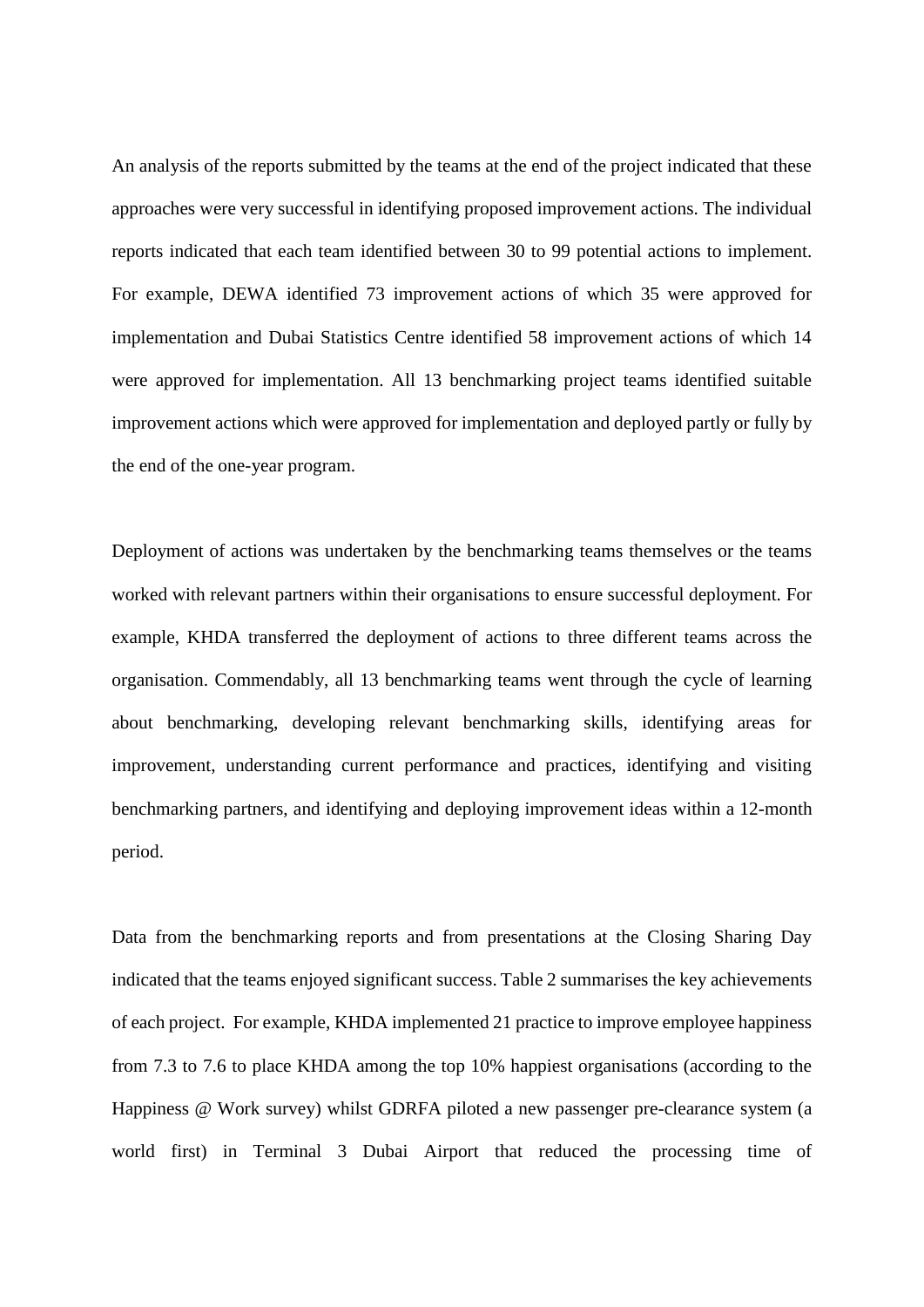documents/passport check-in to 7 seconds, an improvement of almost 80%. Dubai Police developed a new Knowledge Management plan incorporating 33 projects and resulting in savings to date of US\$250,000 while DCAS launched the first Advanced Paramedic Training Course in the Gulf region. The new initiatives at Dubai Courts have resulted in 87% user satisfaction and saving of more than US\$1,000,000 per year while MRHE has successfully launched a 24/7 smart service for its residents. In addition, the changes to the procurement process at Dubai Municipality led to, among others, a 97% completion of purchase requisitions within 12.2 days (in contrast to previous performance of 74% completion within 15.5 days), a reduction of cancelled purchase requisitions from 848 to 248 and overall savings in excess of US\$600,000 per year.

When assessing the success of each project after one year, using the assessment criteria shown in table 3, it was considered that 4 teams had conducted role model projects, 2 teams had conducted excellent projects and the remainder had reached a level of proficiency. The teams that rated the highest had excelled in terms of the depth, richness of their benchmarking projects and implemented impactful ideas and best practices. Noticeably, they had applied more of the success factors shown in table 4. Projects that were classed as proficient had shown a competent approach and had met or were on track to meet their aims and objectives. However, the quality of their analysis or approach to their project in terms of engaging with stakeholders, for example, was less than the role model projects or they had not fully completed the Deploy or Evaluate stage of the project. Table 5 provides a summary of Dubai Municipality's project that was assessed as a role model project.

# *Success factors for benchmarking*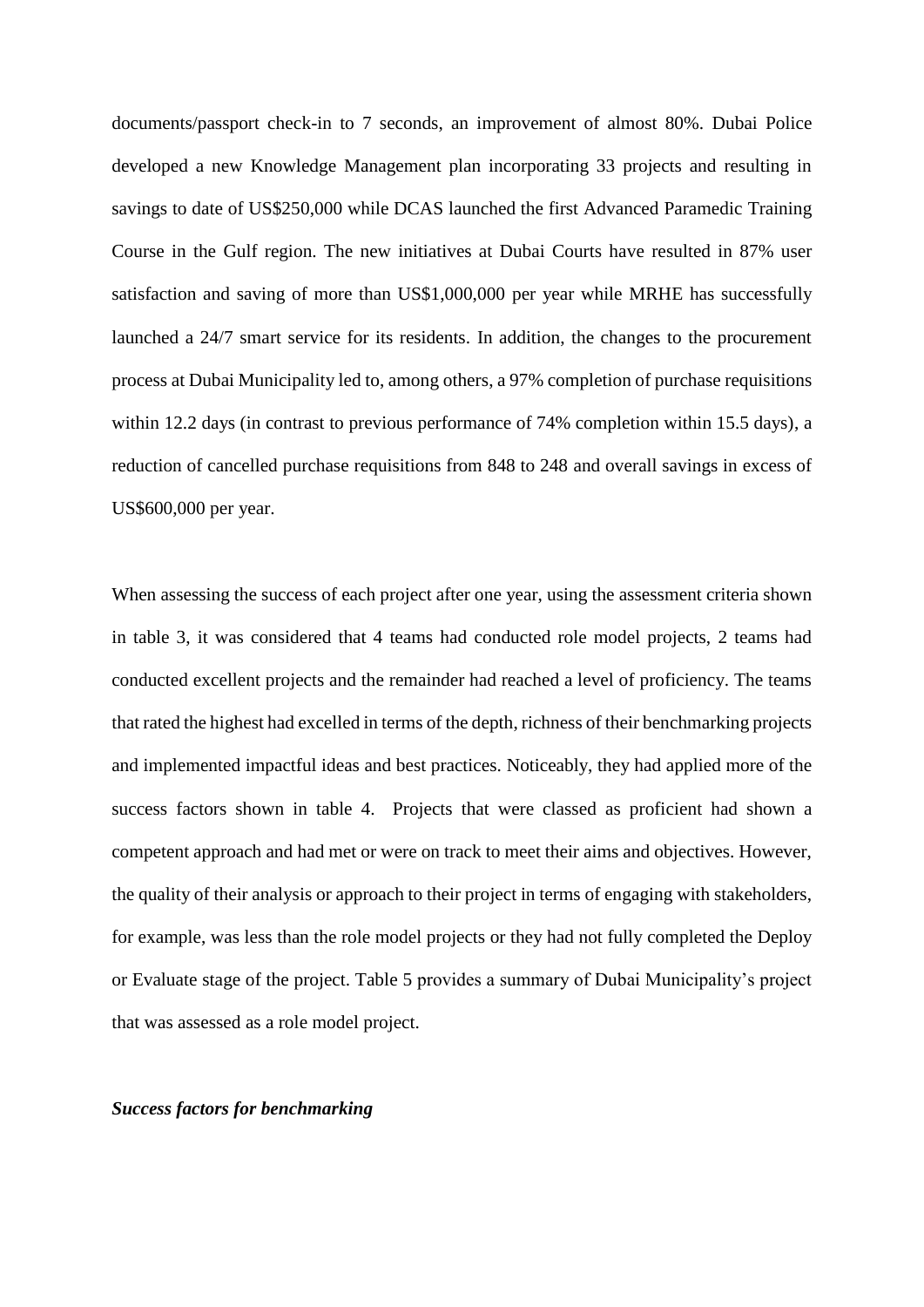As part of their final report and presentation, each team was asked to identify the success factors for each stage of their benchmarking project. These were then collated and similar comments were combined to make a draft list which was then issued to all the teams for further feedback and then finalised. Table 4 presents the key success factors.

# *Place Table 4 about here*

# *Place Table 5 about here*

In summary, over the course of the one-year initiative, all 13 benchmarking project teams successfully deployed benchmarking tools and techniques and identified improvement activities for their organisations and were considered to have met or exceeded expectations in terms of meeting their initial project aims and objectives.

#### **Discussion**

The outcomes of the DWL initiative have confirmed the value of having a co-ordinated program of benchmarking projects in different government organisations. The DWL initiative can be summarised into a six-stage process. The first stage is the centralised selection of individual participating organisations and their associated projects while the second stage is the centralised training of all project teams across all organisations in the use of a suitable benchmarking methodology. The third stage is the deployment of the teams to undertake their individual projects with the support of sponsors in their organisation and the provision of appropriate benchmarking tools. The fourth stage is the on-going provision of centralised facilitation and external support to the benchmarking teams which may include providing assistance in finding benchmarking partners and undertaking benchmarking research on the team's behalf. The fifth stage is the central monitoring of the projects through a project management system, regular meetings and the provision of sharing events such as progress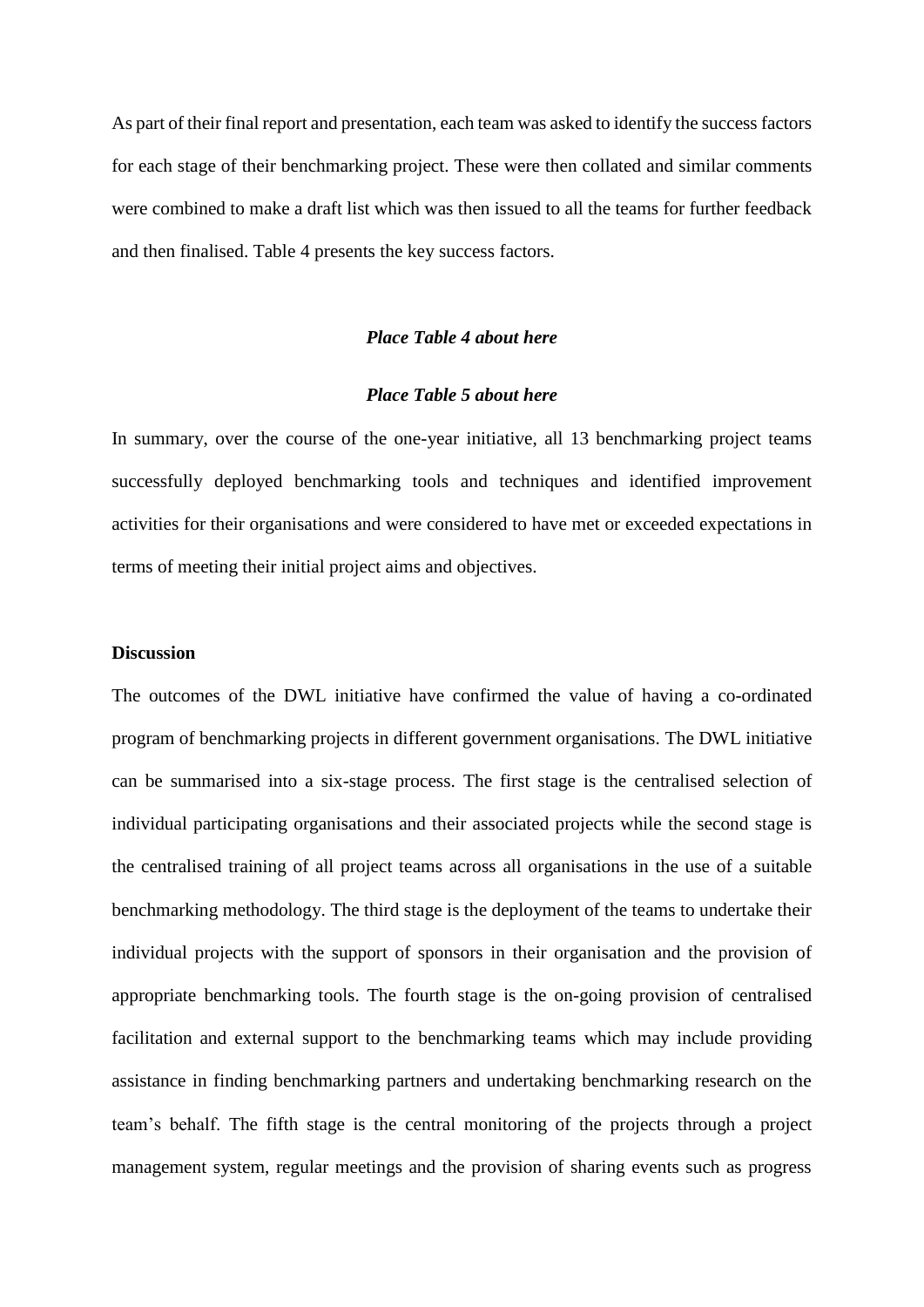sharing days, and the sixth stage is the formal closing of the initiative which may involve formal benchmarking reports to be submitted and evaluated with recognition given to completed projects and those projects that were most successful. This six-stage process to co-ordinated benchmarking has developed uniquely from the DWL project and is a key contribution of this study as no previous study has reported such an approach for co-ordinated benchmarking projects. For example, the benchmarking projects carried out by the New Zealand Benchmarking club (Mann and Grigg, 2004) and the UK food industry (Mann *et al*., 1998) lacked such rigour and structure.

This six-stage process for coordinating benchmarking projects suggests that such an initiative can be successfully deployed, particularly in public sector organisations where centralisation may be easier to manage. While previous studies such as Cano *et al*. (2001) and Jarrar and Zairi (2001) have extolled the benefits of adopting a robust benchmarking methodology, this study has found that it is also possible to develop a robust process for coordinating multiple benchmarking projects that are being undertaken in different organisations. This approach differs significantly from the Association-sponsored benchmarking approach promoted by Alstete (2000). The Association-sponsored approach involves outsourcing the benchmarking process to third party for a fee and consequently, the benchmarking organisations do not develop the competencies of benchmarking and do not have control over the process and the methods used. In contrast, the six-stage process defined above enables the benchmarking teams to take ownership of the project and develop their benchmarking capabilities. The ownership and strong involvement of key stakeholders from start to finish was considered as crucial by the teams in ensuring that their recommendations were accepted and successfully implemented. The six-stage process can, therefore, provide a framework for central authorities that wish to implement benchmarking initiatives simultaneously across several entities.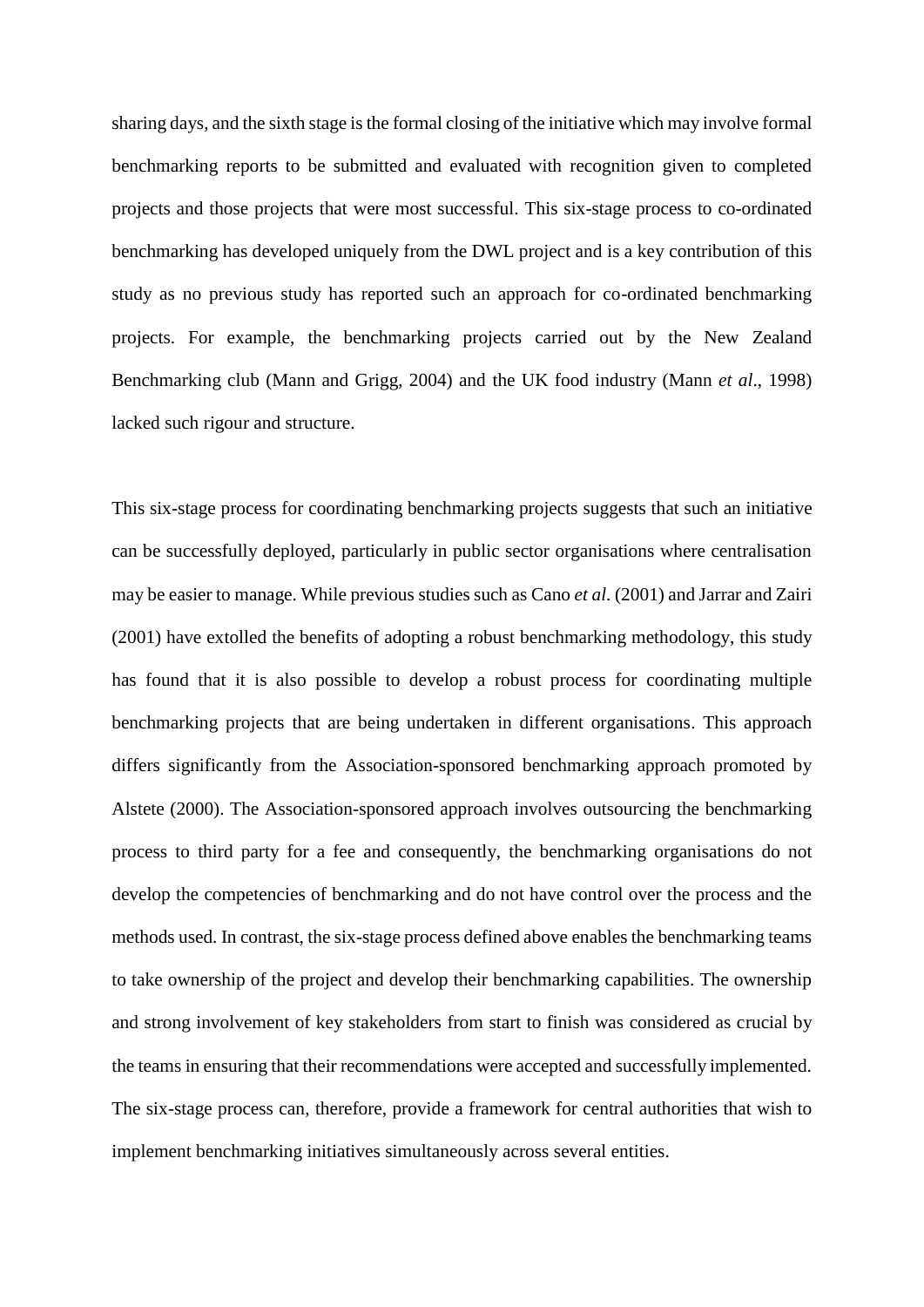#### *Benefits of centralising and coordinating benchmarking initiatives*

Centralising and coordinating benchmarking initiatives such as DWL have the potential to deliver significant benefits. As can be seen from the successes achieved by the different organisations that participated in the DWL initiative, there can be significant process improvements and enhanced operational performance achieved simultaneously across several functions thereby presenting system-wide improvement in government (or other centralised authorities). Similarly, the successes achieved can result in system-wide cultural change which can be otherwise difficult to achieve. In essence, the use of benchmarking to support organisational improvement is likely to become entrenched. Perhaps more importantly, a 2<sup>nd</sup> cycle of DWL has now started and many of the organisations that took part in the 1<sup>st</sup> cycle have signed up for new projects in different areas of operation. The second cycle was started by DGEP based on the success of the  $1<sup>st</sup>$  cycle of projects. Consequently, within the timeline of less than two years, several government organisations that had little knowledge and experience of benchmarking have developed requisite skills and successfully undertaken benchmarking projects. Such system-wide significant improvement can be more readily achieved by centralisation rather than approaching each individual government organisation separately. The successes reported by the 13 benchmarking projects and the enthusiasm to get involved in new projects contrast with the suggestion of Putkiranta (2012) that benchmarking is losing popularity because of a difficulty in relating benchmarking to operational improvements. They also contrast with the conclusion of Bowerman et al., (2002) that many public sector benchmarking initiatives fail to quantify the benefits of benchmarking.

In addition, the centralised training and mentoring of the benchmarking teams in the use of the adopted benchmarking methodology is time and cost efficient and provides an environment for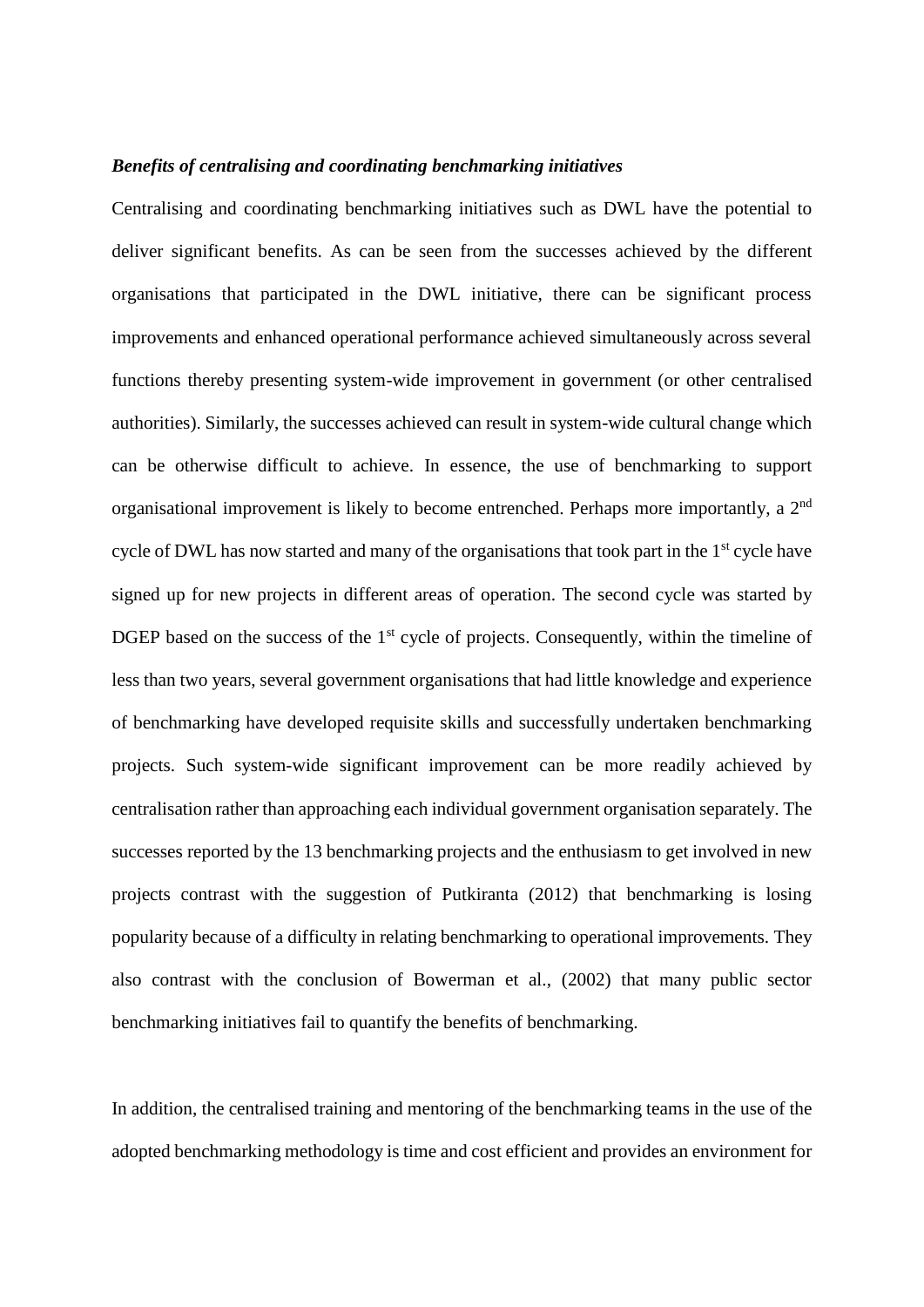team members from different government organisations to interact, develop networks, provide mutual support and learn together. This is an important element of developing a culture supportive of benchmarking in large disparate entities such as government departments. This development of culture change across several government organisations is important because it contrasts with published benchmarking studies which usually compare performance data or practices within a sector or on a topic (such as Holt & Graves, 2001; Robbins et al, 2016). Such studies are usually undertaken by third parties and do not usually develop the benchmarking capabilities of organisations or help them to apply a full benchmarking process including change management, implementation of best practices and evaluation of results. The study presented in this paper involves widespread culture change and adoption of benchmarking in 13 public sector organisations. The snowballing and multiplier effect, in government performance, of adopting benchmarking capabilities identified in this study would not be possible with the type of benchmarking studies which have been pre-dominant in the literature.

Furthermore, centralisation and co-ordination have the advantage of elevating the profile of benchmarking at high levels in government. Previous studies such as Holloway *et al.* (1998) had stressed the importance of benchmarking project teams having champions that will provide needed executive sponsorship for the team. The experience of the DGEP suggests that in addition to each benchmarking team having an executive sponsor in their organisation, centralisation implies that there will also be an executive sponsor within central government with significant clout at high levels of central government.

A final benefit of centralising and co-ordinating benchmarking projects across several organisations is the generation of friendly competitiveness among the organisations. Within the context of the DGEP's DWL initiative, this was achieved by the Progress Sharing Days where each team presented their progress and all the teams were able to vote for the most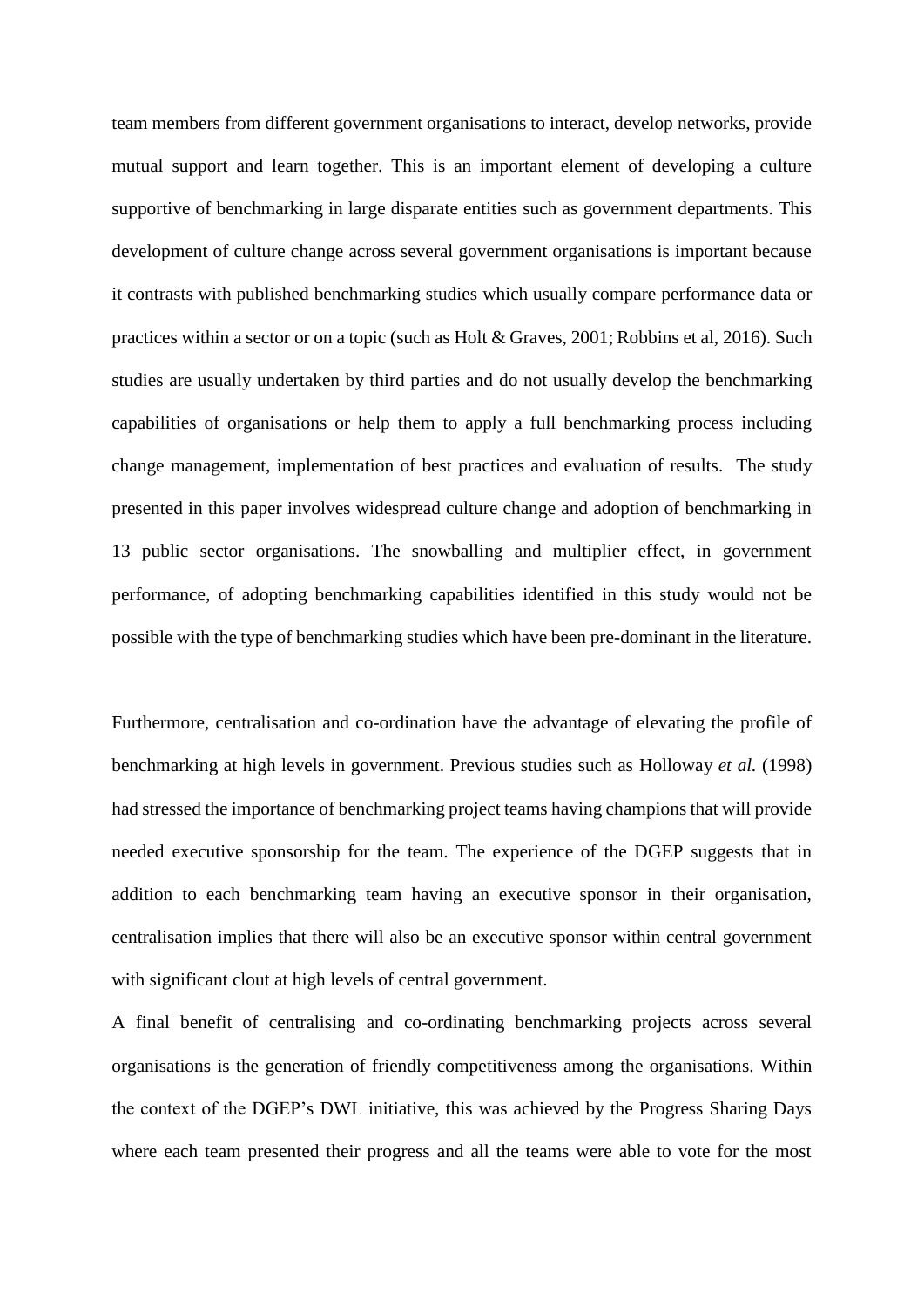progressive team. Such progress sharing not only acts as a spur to other teams but also provides a forum for project teams to discuss any challenges they face and provide support in finding solutions to such problems. Furthermore, as all the projects were structured to start at the same time, all projects teams were at comparable stages during the duration of the initiative. This is a significant difference from the benchmarking approaches presented in studies such as Mann and Grigg (2004) and van Veen-Berkx *et al*. (2016). While these studies also involved multiple organisations and encouraged sharing of experience and practices, there was not the same pressure to achieve progress by a specified time-line. In the case of DWL, as all organisations were using the same methodology it was easy to compare the progress the teams were making and the quality of their work at each stage of the benchmarking process. Perhaps more importantly, the DWL project gave the individual organisations the flexibility to focus their efforts on diverse projects (e.g. Dubai Land focused on People Happiness while Dubai Police focused on Knowledge Management). In contrast, previous studies reporting on multiple organisations (e.g. Mann and Grigg, 2004; Mann *et al*., 1998) have been less flexible and required all organisations to conduct benchmarking on similar issues or against a standard set of criteria such as the EFQM Excellence Model. However, the flexibility inherent in the DWL approach also implies that the different organisations adopted diverse measures of success relevant to their projects and, consequently, a cross-project statistical analysis of benchmarking-enabled improvements is not possible. Success for DWL projects was based on whether they achieved their stated aims and expected benefits as detailed in their Terms of Reference and as indicated earlier this was achieved for all projects.

# *The role of external facilitation and support*

For the 13 government organisations that took part in the DWL project, the crucial role of external facilitation and support played by COER and DGEP was a key factor in the successful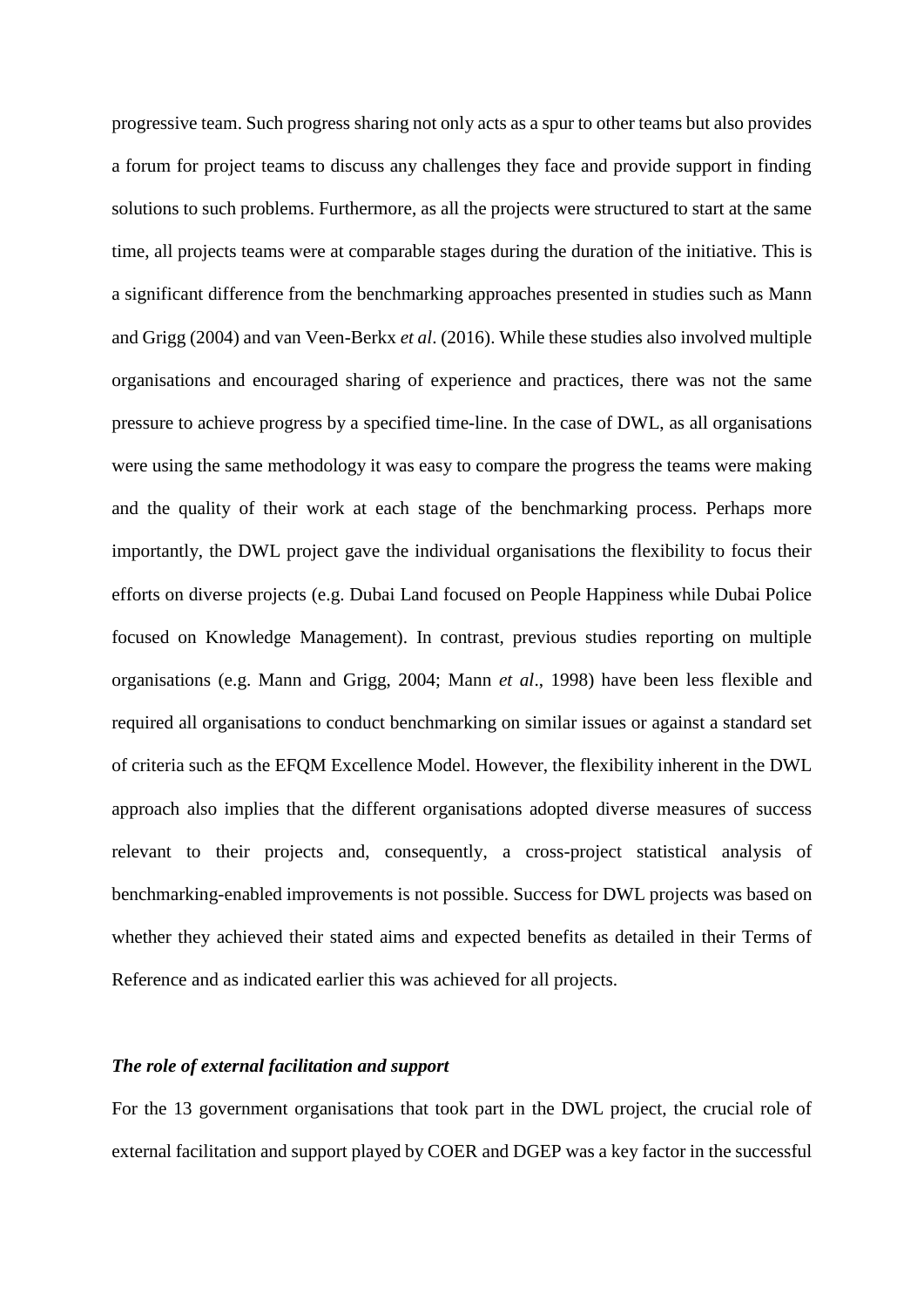delivery of their individual projects as well as the centralised structure. In addition to providing such assistance as training, tracking progress, providing secondary research support, organising Progress Sharing Days and individual meetings/support to the project teams, external facilitation is important in providing an impartial and 'removed' mirror for the centralised process as well as for the individual benchmarking teams. The perceptions of the benchmarking teams on the adopted benchmarking methodology provide further justification for the selection of a robust methodology for benchmarking. Jarrar and Zairi (2001) noted that the success of benchmarking depends on the adoption of a robust benchmarking process and this study can qualify this assertion further by proposing that such a robust process needs to be facilitated by detailed steps and supporting documents. The comments from the organisations that took part in the DWL project showed that the prescriptive nature and detailed steps of the adopted benchmarking methodology was central to success. This success is evident in the fact that all 13 organisations successfully deployed a benchmarking project at the first attempt.

## *Potential challenges of a centralised structure for benchmarking projects*

While it has been argued that centralising and co-ordinating benchmarking projects across several organisations has significant advantages, there are also potential challenges that need to be understood and managed due to issues such as different project scopes, resource availability, competencies of team members and time-lines for implementation. One of the potential challenges is the difficulty that the project teams can have to work at the same pace. While some teams may find it relatively easy to progress their project, other teams may face difficulties and progress more slowly. Therefore, within a centralised structure, where all teams report their progress at the same time, teams that have experienced slow progress may come under undue pressure. A second challenge is the variety associated with the different projects. As can been seen from the DWL initiative, the nature of the projects differ across the different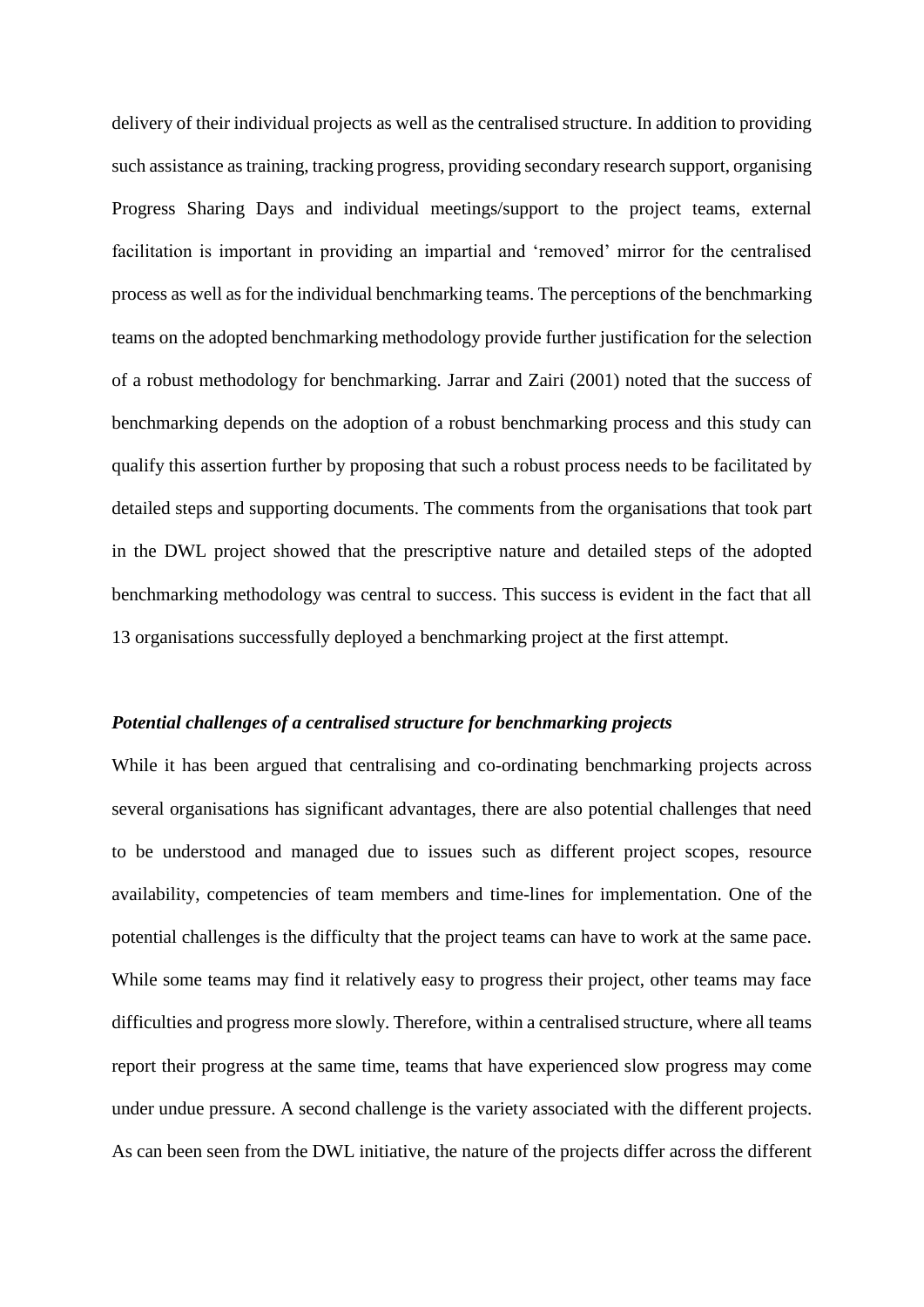government organisations. While the centralised structure does support variety, it may not necessarily take into account the fact that some deployed improvements have a longer gestation and payback time than others. Therefore, at the Closing Sharing Day, some projects had already been able to measure substantive success while others had only measured preliminary indicators of success with definitive measures not expected for several months after the close of the formal DWL initiative.

# **Conclusion**

This study has been based on the experience of the Dubai Government Excellence Program (DGEP) in the launch and management of its 'Dubai We Learn' (DWL) benchmarking initiative. The study set out to achieve two objectives which are revisited as follows:

1. **Evaluate the success of the benchmarking projects within the context of coordinated support.** The study assessed each project using criteria similar to that presented in table 3 and obtained feedback from the teams on success factors, table 4. Based on the assessment approach all projects were assessed as at least proficient in how they applied the benchmarking methodology with 4 being considered at role model status. Those that were assessed highest were found to have applied more of the success factors.

2. **Investigate the key support resources required for an effective coordinated program of benchmarking projects in different public-sector organisations**. A six stage approach for providing support and coordinating projects was proposed which included; a centralised selection of individual participating organisations and their associated projects; centralised training of all project teams on using the same benchmarking methodology; deployment of the teams to undertake their individual projects with the support of project sponsors and the provision of appropriate benchmarking tools; the on-going provision of centralised facilitation and external support to the benchmarking teams; central monitoring of the projects through a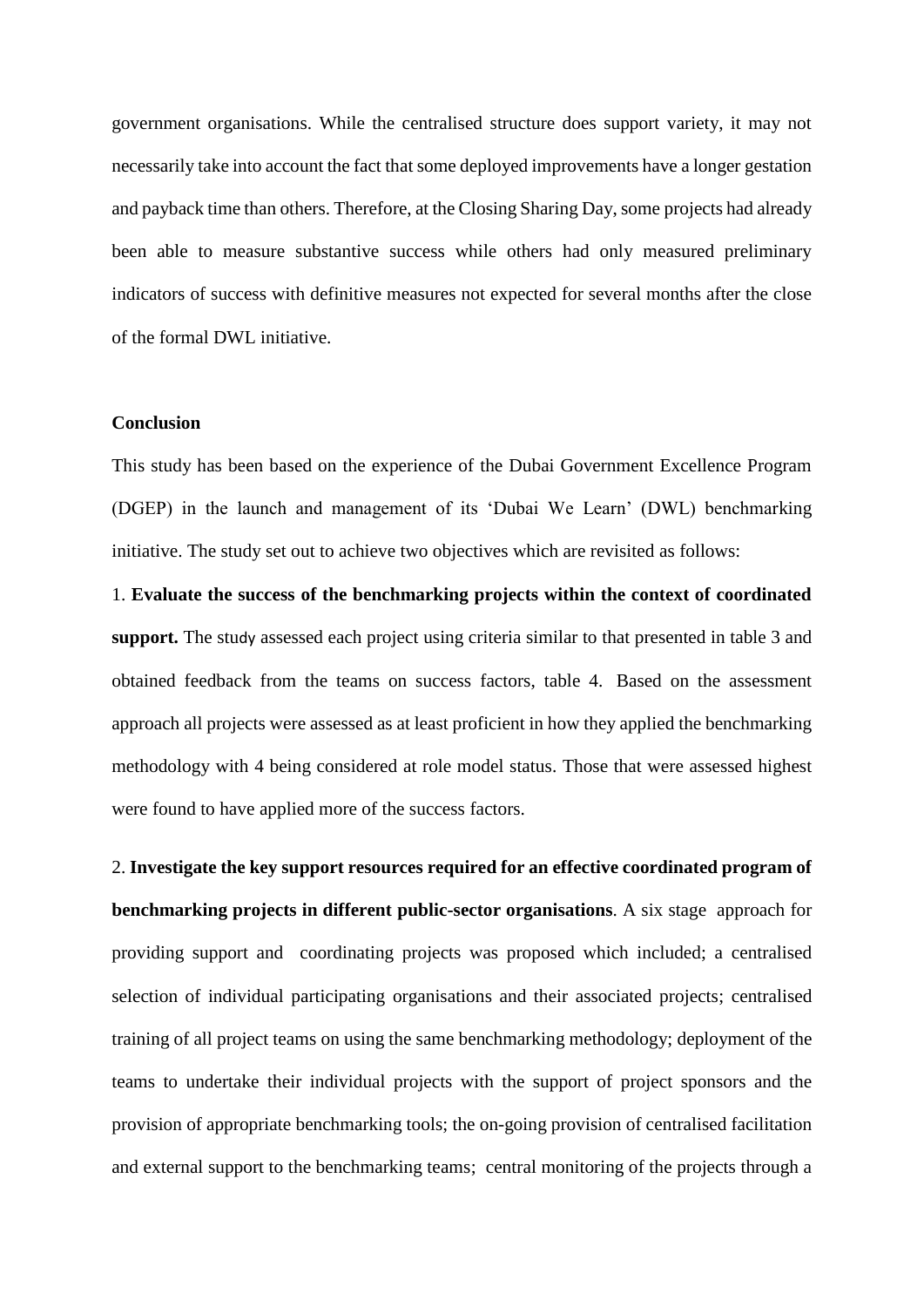project management system, regular meetings and the provision of sharing events; and lastly the formal closing of the initiative involving presentations, formal benchmarking reports and recognition to the project teams.

The findings from this study have several implications for practice and research. With respect to practice, the study suggests that central authorities such as governments may gain systemwide improvements by facilitating multiple benchmarking projects in several organisations. The study also suggests that enabling such simultaneous deployment of benchmarking projects would be an important way to expedite cultural change and the adoption and acceptance of improvement techniques such as benchmarking. Furthermore, centralisation and co-ordination have potential advantages of the exploitation of economies of scale with respect to activities such as training and project management. Finally, central authorities that wish to implement such benchmarking initiatives need to ensure that there is a robust facilitation and support package made available to all participating organisations. For research, this study has started a new conversation about the mechanisms of managing multiple benchmarking projects by confirming that there are other potential approaches that can be deployed on a larger scale and which deliver positive results.

Finally, the study limitations and recommendations for future studies are presented. With respect to limitations, the study is based on the case of a government agency where it was relatively easy to recruit different public sector organisations to participate. This may not necessarily be the case in other countries where government structures and cultural inclinations may be different. Secondly, the study is based on public sector organisations and it is unclear to what extent the findings may be applicable to private sector organisations. Thirdly, the study was only for one year and therefore only short-term benefits of the projects could be accurately assessed. It would be useful to revisit the projects after a few years to check whether all the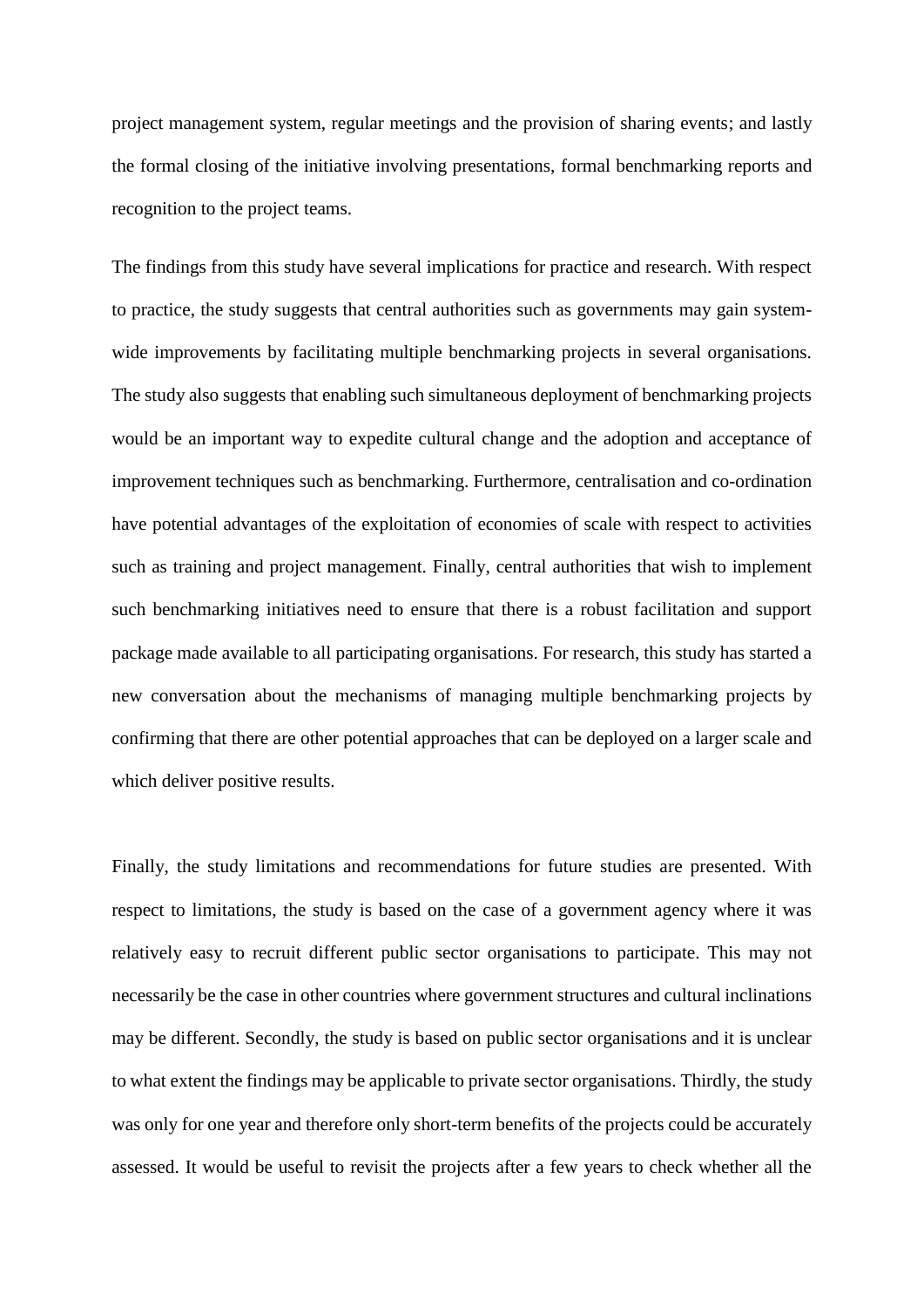envisaged benefits have materialised. Future studies could focus on long-term outcomes of such centralised benchmarking initiatives. Future studies could also evaluate the cultural impacts of such initiatives on participating organisations and personnel.

## **References**

- Adebanjo, D. Abbas, A., and Mann, R. (2010). 'An investigation of the adoption and implementation of benchmarking'. *International Journal of Operations & Production Management,* Vol. 30 No 11, pp. 1140-1169.
- Adebanjo, D. and Mann, R. (2007). 'Benchmarking'. *BPIR Management Brief, 4*(5).
- Alstete, J. (2000), 'Association‐sponsored benchmarking programs,' *Benchmarking: An International Journal*, Vol. 7 No 3, pp. 200-205
- Anand, G. and Kodali, R. (2008). 'Benchmarking the benchmarking models.' *Benchmarking: An International Journal,* Vol. 15 No 3, pp 257-291.
- Behara, R. and Lemmink, J. (1997). 'Benchmarking field services using a zero defects approach.' *International Journal of Quality & Reliability Management,* Vol. 14 No 5, pp. 512-526.
- Bendell, T., Boulter, L. and Kelly, J. (1993). *Benchmarking for competitive advantage*. Financial Times/Pitman Publishing, London
- Bernowski, K. (1991). 'The Benchmarking Bandwagon.' *Quality Progress* Vol.24 No 1, pp. 19-24
- Bowerman, M., Francis, G., Ball, A. and Fry, J. (2002). 'The evolution of benchmarking in UK local authorities,' *Benchmarking: An International Journal*, Vol. 9 No 5, pp. 429-449
- Burns, R. (2000). *Introduction to Research Methods*: SAGE Publications. London.
- Camp, R. (1989). *Benchmarking: the search for industry best practices that lead to superior performance*: Quality Press Milwaukee, Wis.
- Cano, M., Drummond, S., Miller, C. and Barclay, S. (2001). 'Learning from others: Benchmarking in diverse tourism enterprises.' *Total Quality Management,* Vol. 12 no 7/8, pp. 974-980.
- Carpinetti, L, and De Melo, A. (2002). 'What to benchmark? A systematic approach and cases.' *Benchmarking: An International Journal,* Vol. 9 No 3, pp. 244-255.
- Chen, H.-L. (2002). 'Benchmarking and quality improvement: A quality benchmarking deployment approach.' *International Journal of Quality & Reliability Management,* Vol. 19 No 6, pp. 757-773.
- Codling, S. (1998). *Benchmarking*: Gower, London
- Codling, S. (1992) *Best Practice Benchmarking: The Management Guide to Successful Implementation*. Gower, London.
- Cornell University, INSEAD, and WIPO (2016). *The global innovation index 2016 : winning with global innovation*. Ithaca, Fontainebleau, Geneva: Johnson Cornell University INSEAD WIPO.

Finnigan, J. (1996). *The Managers Guide to Benchmarking.* Jossey-Bass Publishers, San Francisco.

Frankfort-Nachmias, C. (1992). Nachmias. *D. Research methods in the social sciences.* Edward Arnold, London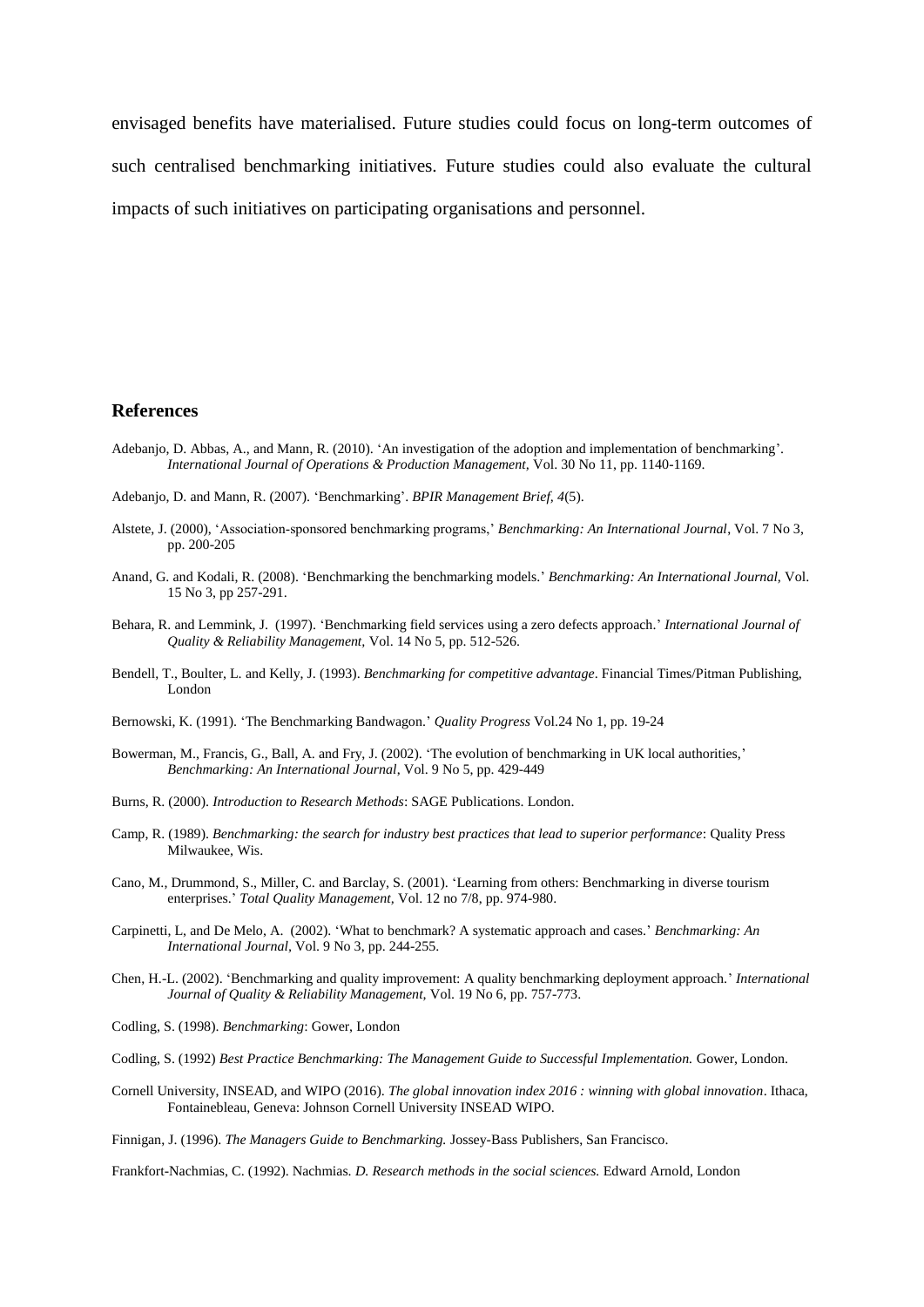Gerring, J. (2006). *Case Study Research: Principles and Practices*. University Press, Cambridge

Harrington, H. (1996). *The complete benchmarking implementation guide: Total benchmarking management*: McGraw-Hill, New York

Harrington, H. and Harrington, J. (1996). *High Performance Benchmarking: 20 Steps to Success.* McGraw-Hill, New York*.*

Hinton, M., Francis, G., and Holloway, J. (2000) 'Best practice benchmarking in the UK', *Benchmarking: An International Journal*, Vol. 7 Issue: 1, pp.52-61

- Holloway, J., Francis, G., Hinton, M., and Mayle, D. (1998). 'Best practice benchmarking: Delivering the goods?' *Total Quality Management,* Vol. 9 No 4/5, pp. 121-125.
- Holt, R., and Graves, A. (2001). 'Benchmarking UK Government Procurement Performance in Construction Projects.' *Measuring Business Excellence,* Vol. 5 No 4, pp. 13-21.

International Bank for Reconstruction and Development (2016). *Doing business 2017 : equal opportunity for all : comparing business regulation for domestic firms in 190 economies*. World Bank, Washington, DC

- Jarrar, Y., and Zairi, M. (2001). 'Future trends in benchmarking for competitive advantage: A global survey.' *Total Quality Management,* Vol. 12 No7/8, pp. 906-912.
- Lenz, S., Myers, S., Nordlund, S., Sullivan, D., and Vasista, V. (1994). 'Benchmarking: finding ways to improve*.' The Joint Commission journal on quality improvement*, Vol. 20 No 5, pp. 250-259.
- Longbottom, D. (2000). 'Benchmarking in the UK: an empirical study of practitioners and academics.' *Benchmarking: An International Journal,* Vol. 7 No 2, pp. 98-117.
- Mann, R. (2015). 'The History of Benchmarking and Its Role in Inspiration.' *Journal of Inspiration Economy,* Vol. 2 No 2, pp. 12.
- Mann, R, (2017). TRADE Best Practice Benchmarking Training Manual, 2017. Retrieved from http://www.bpir.com
- Mann, R., Adebanjo, O., Abbas. A., Al Nuseirat. A., Al Neaimi. H., and El Kahlout. Z. (2017). *Achieving performance excellence through benchmarking and organisational learning - 13 case studies from the 1st cycle of Dubai We Learn's Excellence Makers Program.* Dubai Government Excellence Program, Dubai.
- Mann, R., and Grigg, N. (2004). 'Helping the Kiwi to fly: Creating world-class organizations in New Zealand through a benchmarking initiative.' *Total Quality Management & Business Excellence,* Vol. 15 No 5/6, pp. 707-718.
- Mann, R., Adebanjo, O. and Kehoe, D. (1998) 'Best Practices in the Food and Drinks Industry', *Benchmarking for Quality Management and Technology Journal.* Vol. 5, No 3. pp.184-199
- May, D., and Madritsch, T. (2009). 'Best practice benchmarking in order to analyze operating costs in the health care sector.' *Journal of Facilities Management,* Vol. 7, No. 1, pp. 61-73.
- Moffett, S., Anderson-Gillespie, K., and McAdam, R. (2008). 'Benchmarking and performance measurement: a statistical analysis.' *Benchmarking: An International Journal,* Vol. 15 No 4, pp. 368-381.
- Mugion, R., and Musella, F. (2013). 'Customer satisfaction and statistical techniques for the implementation of benchmarking in the public sector.' *Total Quality Management & Business Excellence,* Vol. 24 No 5/6, pp. 619- 640.
- OECD (2016), *PISA 2015 Results (Volume I): Excellence and Equity in Education*. OECD Publishing. Paris
- Panwar, A., Nepal, B., Jain, R., and Prakash Yadav, O. (2013). 'Implementation of benchmarking concepts in Indian automobile industry–an empirical study.' *Benchmarking: An International Journal,* Vol. 20 No 6, pp. 777-804.
- Partovi, F. (1994). 'Determining what to benchmark: an analytic hierarchy process approach.' *International Journal of Operations & Production Management,* Vol. 14 No 6, pp. 25-39.
- Patton, M. (1987). *How to use qualitative methods in evaluation*: Sage. London
- Prašnikar, J., Debeljak, Ž., and Ahčan, A. (2005). 'Benchmarking as a tool of strategic management.' *Total Quality Management and Business Excellence,* Vol. 16 No 2, pp. 257-275.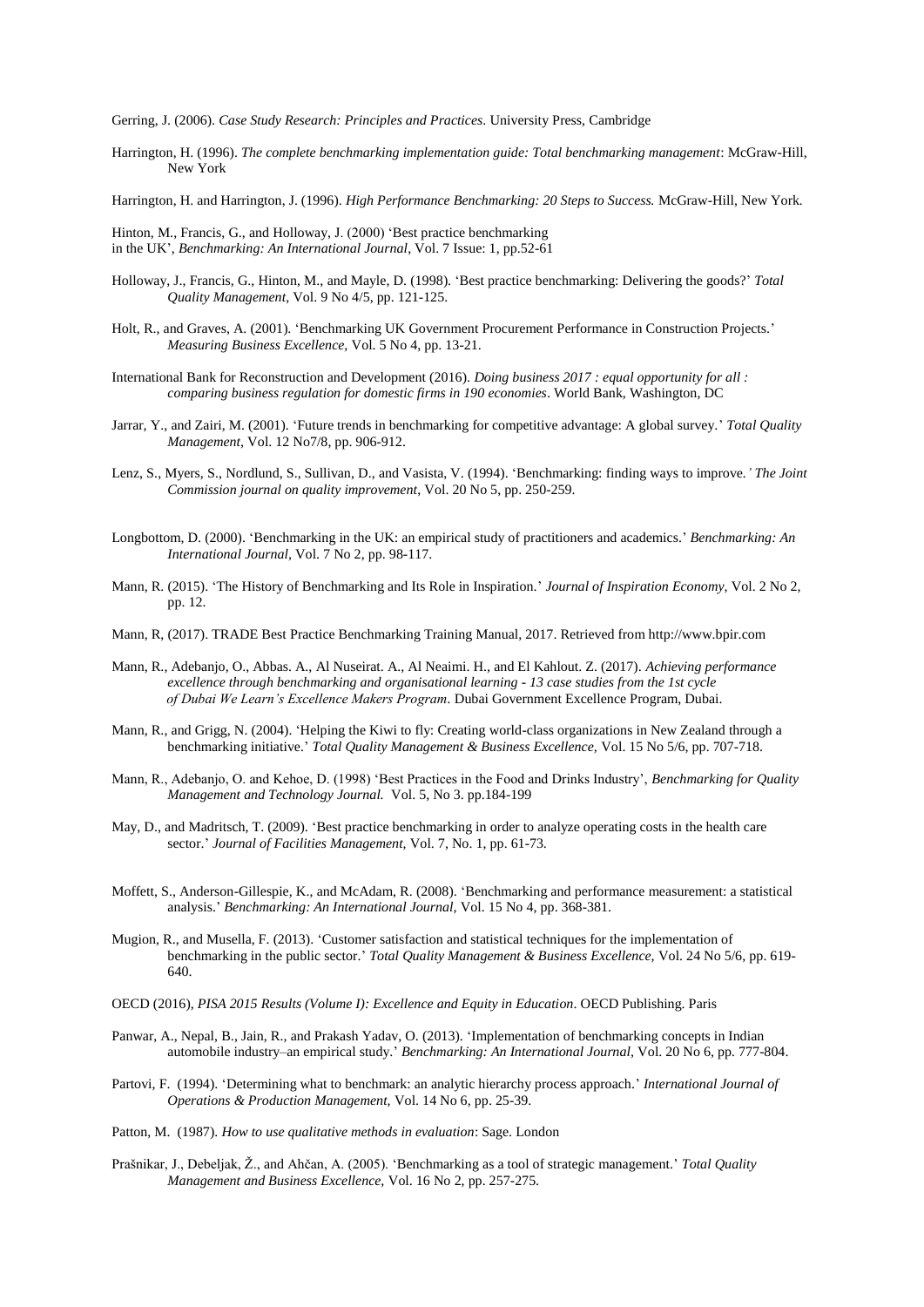Putkiranta, A. (2012) 'Benchmarking: a longitudinal study,' *Baltic Journal of Management*, Vol. 7 No 3, pp. 333-348

- Raymond, J. (2008). 'Benchmarking in public procurement.' *Benchmarking: An International Journal,* Vol. 15 No 6, pp. 782-793.
- Rendon, R. (2015). 'Benchmarking contract management process maturity: a case study of the US Navy.' *Benchmarking: An International Journal,* Vol. 22 No 7, pp. 1481-1508.

Rigby, D and Bilodeau, B. (2015). *Management Tools and Trends 2015*, Bain and Co, Inc, Boston, MA.

- Robbins, G., Turley, G., and McNena, S. (2016). 'Benchmarking the financial performance of local councils in Ireland.' *Administration - Journal of the Institute of Public Administration of Ireland,* Vol. 64, no. 1, pp. 1–27.
- Schwab, K and Sala-i-Martin, X. (2017). *The Global Competitiveness Report 2016-2017*. World Economic Forum. Geneva
- Simpson, M., and Kondouli, D. (2000). 'A practical approach to benchmarking in three service industries.' *Total Quality Management,* Vol. 11 No 4/6, pp. 623-630.

Spendolini, M. (1992). *The Benchmarking Book*. American Management Association, New York, NY.

- Singh, M.R., Mittal, A.K. and Upadhyay, V. (2011). *Benchmarking of North Indian urban water utilities[. Benchmarking:](https://www-scopus-com.ezproxy.massey.ac.nz/sourceid/20793?origin=recordpage) An International Journal, Volume 18, Issue 1, March 2011, Pages 86-106*
- Taschner, A. and Taschner, A. (2016). 'Improving SME logistics performance through benchmarking.' *Benchmarking: An International Journal,* Vol. 23 No 7, pp. 1780-1797.
- Thomas, G. (2016). *How to Do Your Case Study*: SAGE Publications, London
- van Veen-Berkx, E., de Korne, D., Olivier, O., Bal, R., Kazemier, G. and Gunasekaran, A. (2016). 'Benchmarking operating room departments in the Netherlands: evaluation of a benchmarking collaborative between eight university medical centres.' *Benchmarking: An International Journal,* Vol. 23 No 5, pp. 1171 - 1192
- Wah Fong, S., Cheng, E., and Ho, D. (1998). 'Benchmarking: a general reading for management practitioners.' *Management Decision,* Vol. 36 No 6, pp. 407-418.

World Bank (2016). *The Worldwide Governance Indicators (WGI) project*. World Bank. Washington, DC

Yasin, M. and Zimmerer, T. (1995). 'The role of benchmarking in achieving continuous service quality.' *International Journal of Contemporary Hospitality Management,* Vol. 7 No 4, pp. 27-32.

Yin, R. (2009). *Case Study Research: Design and Methods*: SAGE Publications, California.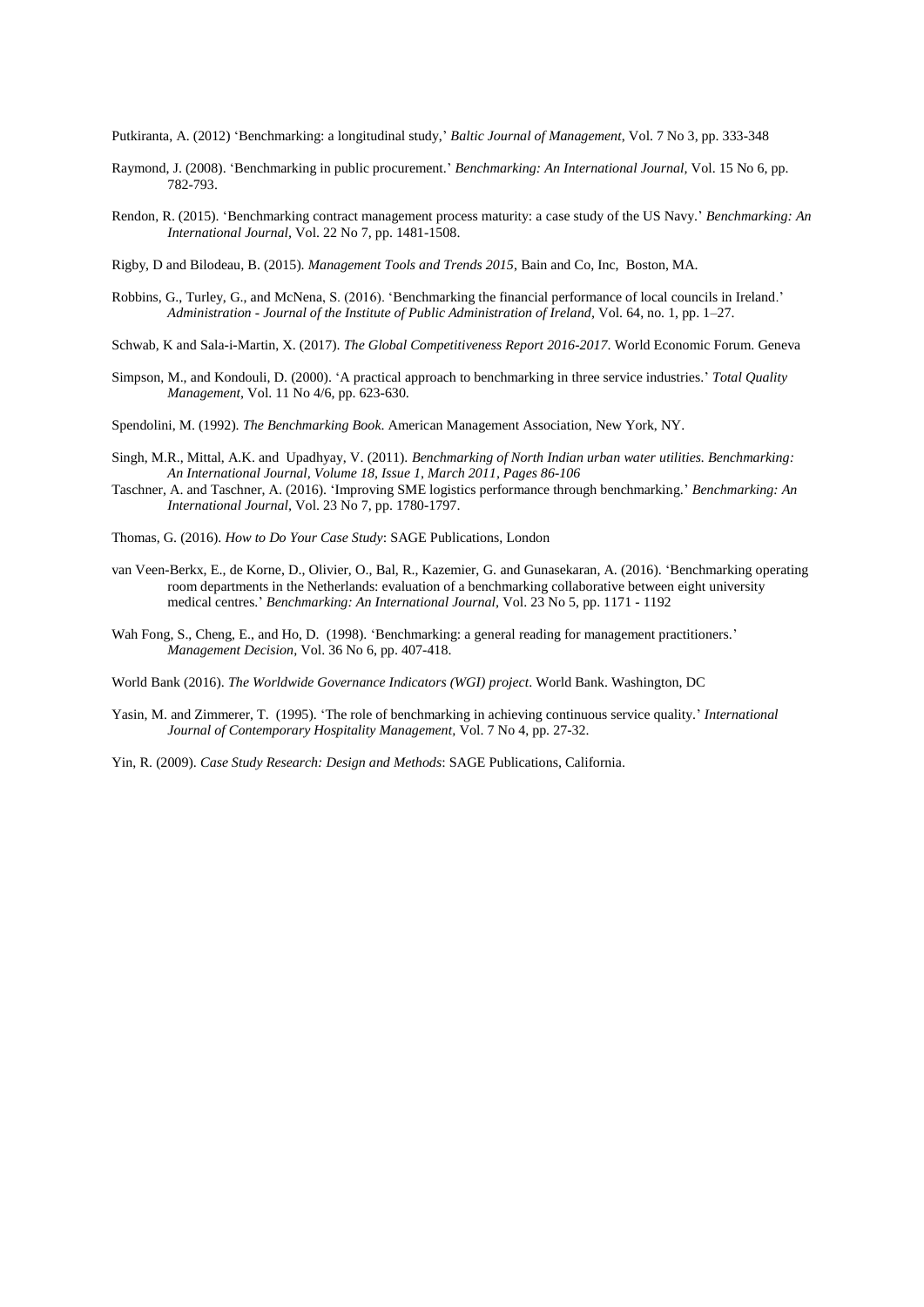# **Tables and Figures**

| <b>Model or Author's</b> | <b>Type</b>  | <b>Number of Benchmarking</b> | Reference             |
|--------------------------|--------------|-------------------------------|-----------------------|
| <b>Name</b>              |              | <b>Steps</b>                  |                       |
| <b>APQC</b>              | Consultant   | 4 stages comprising 10 steps  | APQC (2009)           |
| Bendell                  | Consultant   | 12 stages                     | Bendell, Boulter      |
|                          |              |                               | and Kelly (1993)      |
| Camp R.                  | Consultant   | 5 stages, 10 steps            | Camp (1989)           |
| Codling                  | Consultant   | 4 stages comprising 12 steps  | <b>Codling (1992)</b> |
| Harrington               | Consultant   | 5 stages comprising 20 steps  | Harrington and        |
|                          |              |                               | Harrington (1996)     |
| TRADE/Mann               | Consultant   | 5 stages comprising 34 steps  | Mann (2017)           |
| AT&T                     | Organisation | 9 and 12 stages (two models)  | Spendolini (1992)     |
| <b>ALCOA</b>             | Organisation |                               | Bernowski (1991)      |
| <b>Baxter</b>            | Organisation | 2 stages comprising 15 steps  | Lenz et al. (1994)    |
| <b>IBM</b>               | Organisation | 5 stages comprising 14 steps  | Behara and            |
|                          |              |                               | Lemmink, 1997;        |
|                          |              |                               | Partovi, 1994).       |
| Xerox                    | Organisation | 4 stages comprising 10 steps  | Finnigan (1996)       |
|                          |              | and 39 sub-steps              |                       |
| Yasin & Zimmerer         | Academic     | 5 stages comprising 10        | Yasin & Zimmerer      |
|                          |              |                               | (1995)                |
| Longbottom               | Academic     | 4 stages                      | Longbottom            |
|                          |              |                               | (2000)                |
| Carpinetti               | Academic     | 5 stages                      | Carpinetti and De     |
|                          |              |                               | Melo (2002)           |
| Fong et al.              | Academic     | 5 stages comprising 10 steps  | Wah Fong, Cheng       |
|                          |              |                               | and Ho (1998)         |

Table 1: Type and number of steps of different benchmarking methodologies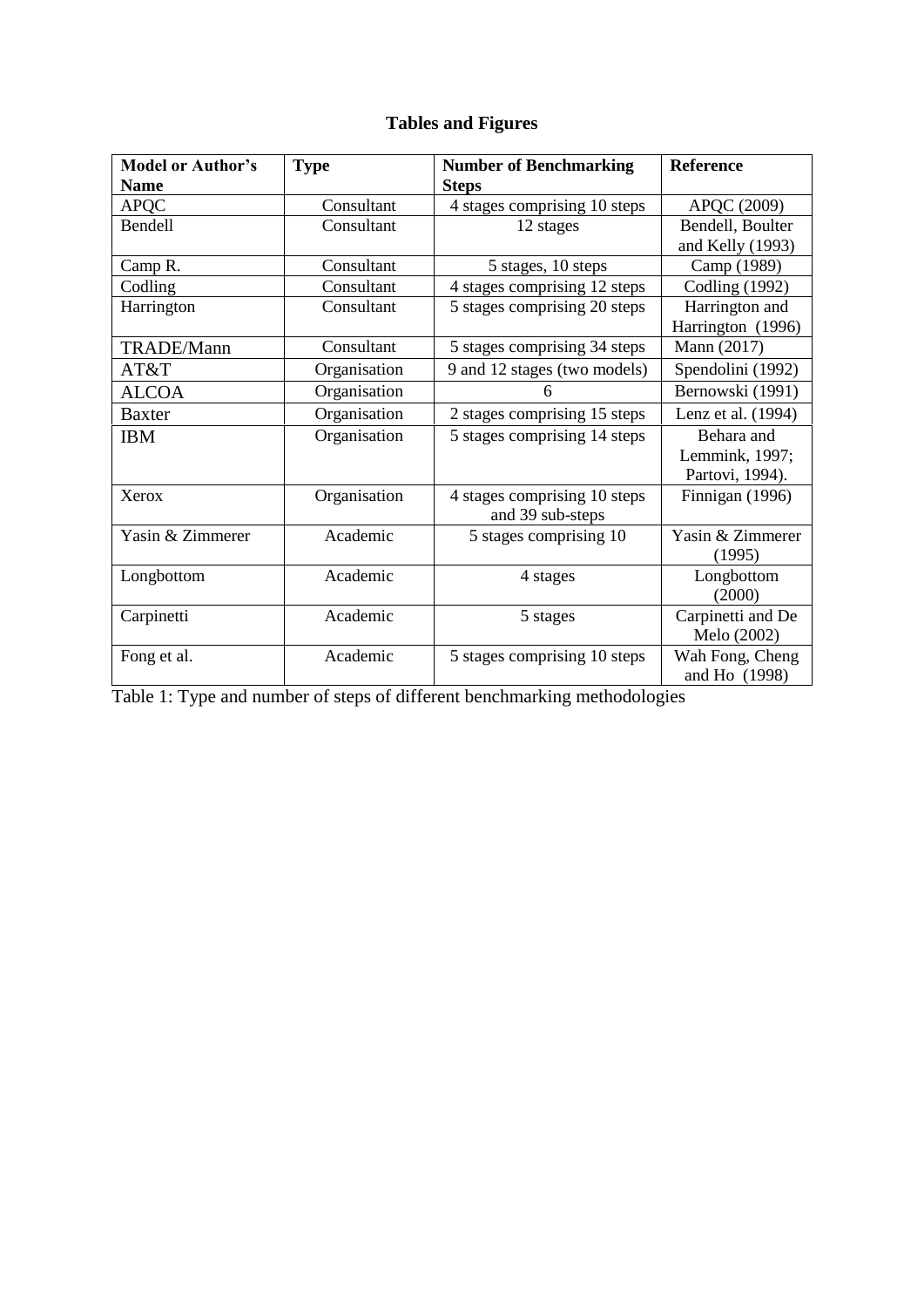| <b>Government Entity</b>                                                   | Key achievements of DWL projects within one year time frame                                                                                                                                                                                                                                                                              |  |  |
|----------------------------------------------------------------------------|------------------------------------------------------------------------------------------------------------------------------------------------------------------------------------------------------------------------------------------------------------------------------------------------------------------------------------------|--|--|
| Dubai<br>Corporation<br>for<br><b>Ambulance Services</b>                   | Development of an Advanced Paramedic Training Course, and launch of the training course. This will result<br>in an increase in survival rates from 4% to 20% for out of hospital cardiac arrests and an increase in revenue<br>from insurance claims by 45 million AED per year.                                                         |  |  |
| Dubai Courts                                                               | Transformed 39 Personal Status Certification services, processing approximately 29,000 certificates per<br>year, into smart services. This reduced processing time by 58%, saved 77% of the service cost.                                                                                                                                |  |  |
| Dubai Culture and Arts<br>Authority                                        | Development of a training plan and method of delivery to support all 48 staff assigned to work at the Etihad<br>Museum.                                                                                                                                                                                                                  |  |  |
| Dubai Electricity & Water<br>Authority                                     | Major transformation in promotion and marketing of Shams Dubai leading to an increase in customer<br>awareness from 55% to 90% and an overall outcome of 1479% total growth of solar installation projects<br>within 12 months.                                                                                                          |  |  |
| Dubai Land Department                                                      | Implemented a range of initiatives to improve employee happiness and early results show an increase in<br>employee happiness from 83% to 86%.                                                                                                                                                                                            |  |  |
| Dubai Municipality                                                         | Savings in excess of 2,000,000 AED per annum through a faster automated purchasing requisition process,<br>removal of all 20,219 printed purchase requisitions, reductions in the number of cancelled purchase<br>requisitions from 848 to 248 annually.                                                                                 |  |  |
| Dubai Police                                                               | Development and implementation of a knowledge transfer process with 26 knowledge officers appointed<br>and trained and roll out of 33 projects addressing knowledge gaps and producing savings/productivity gains<br>in excess of 900,000 AED.                                                                                           |  |  |
| Dubai Public Prosecution                                                   | Identified the factors that are affecting the transfer of Judicial Knowledge between prosecutors, staff and<br>stakeholders and implemented: an e-library, internal webpages for sharing documents and knowledge,<br>rewards for sharing knowledge, and a knowledge bulletin.                                                            |  |  |
| Dubai Statistics Center                                                    | Undertook a comprehensive analysis of innovation maturity and developed and implemented an innovation<br>management strategy and system based on best practices. Achieved certification to the Innovation<br>Management Standard CEN TS 16555-1 and won the innovation award at the International Business Award<br>2016.                |  |  |
| General<br>Directorate<br>of<br>Residency &<br>Foreigners<br>Affairs Dubai | Piloting of a new passenger pre-clearance system in Terminal 3 Dubai Airport that reduced the processing<br>time of documents/passport check-in to 7 seconds, an improvement of almost 80%.                                                                                                                                              |  |  |
| Knowledge<br>&<br>Human<br>Development Authority                           | 21 practices implemented within one year to improve employee happiness from 7.3 to 7.6 to place KHDA<br>among the top 10% happiest organisations (according to the Happiness @ Work survey).                                                                                                                                             |  |  |
| Bin<br>Rashid<br>Mohamed<br><b>Enterprise for Housing</b>                  | Developed a strategy on how to "to reduce the number of customers visiting its service centres by 80 per<br>cent" by 2018.                                                                                                                                                                                                               |  |  |
| Road<br>Transport<br>and<br>Authority                                      | RTA's KM maturity level increased from 3.7 in 2015 to 3.9 in 2016 and improvements to the expert locator<br>system were made with an increase in subject matter experts from 45 to 65. Improvements included changes<br>to the organisational structure to support KM and introducing a more effective knowledge management<br>strategy. |  |  |

Table 2. Participating government organisations and key achievements of DWL projects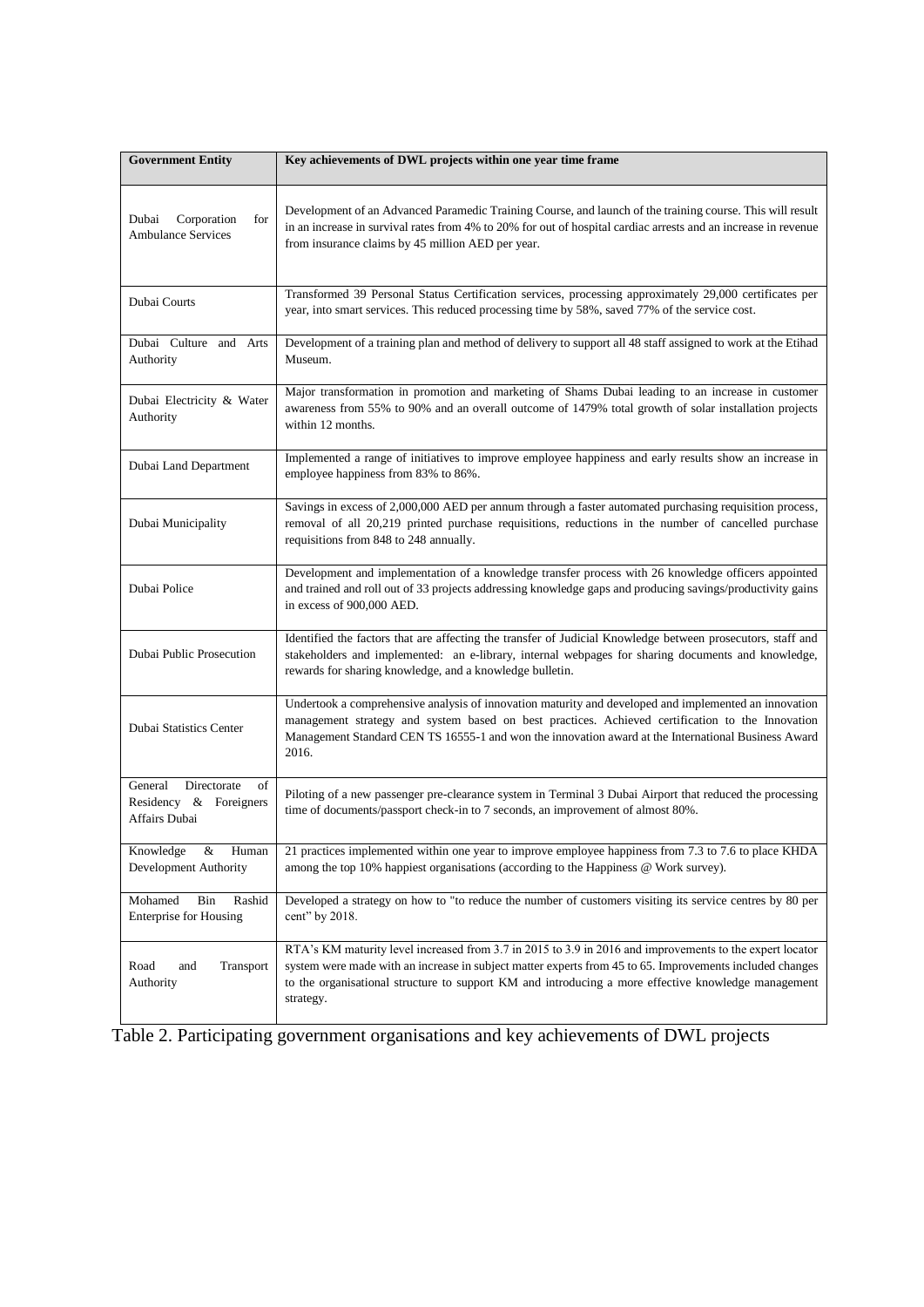# **Terms of Reference (TOR) Criteria for Assessment**

- **Clarity of the project** *(Review clarity of the project aim, scope, objectives)*
- **Value/importance of the project** *(Review if expected benefits (non-financial and financial) and expected costs were provided. Were these benefits specific and measurable showing performance at the start of the project and expected performance at the end? Were expected benefits greater than expected costs?)*
- **Purpose of the project fits the need** *(Review relationship between background and aim, scope, objectives)*
- **Project plan and management system in place** *(Review TOR form, task worksheets, communication plan, minutes of meetings, planning documents and risk assessment and monitoring forms)*
- **Selection of team members and a team approach** *(Review if team members' job roles are related to the project topic, are team members all contributing to the project with responsibilities and tasks allocated? Have all team members been attending project meetings?)*
- **Training of team members in benchmarking and other skills as required** *(Review TOR form to see if all team members have attended a TRADE training course or if other benchmarking training was provided, were other training needs for the project identified and training given as appropriate?)*
- **Involvement of key stakeholders.** *(Review if key stakeholders were identified and involved in the TOR stage via meetings or through other activities, is there evidence of two way communication with stakeholders rather than one-way?)*
- **Review and refinement of project** *(Review if TOR form, task worksheets, project plan has been reviewed and refined based on stakeholder involvement and gaining project knowledge)*
- **Project support from sponsor** *(Review if sponsor holds a senior position and whether the sponsor has supported the team's requests and recommendations, review if there has been regular involvement of the sponsor in meetings or other activities)*
- **Adherence to Benchmarking Code of Conduct (BCoC)** *(Review if training on BCoC has been provided, has a benchmarking agreement form been signed with all team members indicating adherence to the BCoC?)*

| <b>Grading System</b>                                            |                                                                   |
|------------------------------------------------------------------|-------------------------------------------------------------------|
| Commendation 7 Stars $\star \star \star \star \star \star \star$ | Role model approach/deployment of TRADE<br>steps in the TOR stage |
| Commendation 5 to 6 Stars $\star \star \star \star \star \star$  | Excellent approach/deployment of TRADE<br>steps in the TOR stage  |
| Proficient 3 to 4 Stars $\star \star \star \star$                | Competent approach/deployment of TRADE<br>steps in the TOR stage  |
| Incomplete 1 to 2 Stars $\star \star$                            | Deficient approach/deployment of TRADE<br>steps                   |

Table 3 – Criteria and grading system used to assess the Terms of Reference stage of TRADE.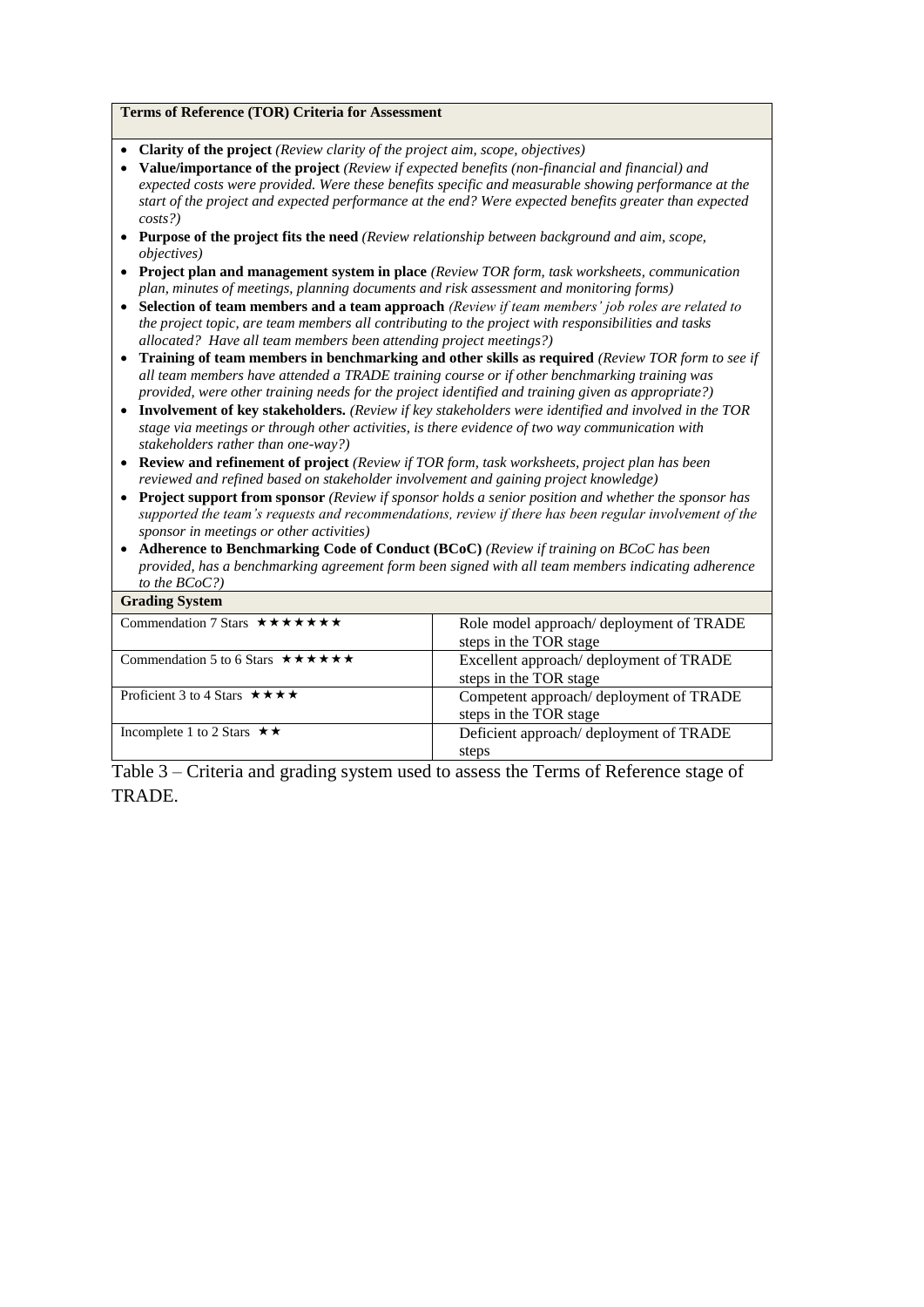#### **Key success factors for the Terms of Reference – Plan the project:**

Define projects clearly and ensure that they fit within your organisational strategy.

Provide a clear description of the background to the project and put it into the context of the organisation's overall strategy.

Each project needs a proper project management plan

When identifying the need for the project, view this as an opportunity to gain the commitment of the various parties.

Have a good understanding of the issues facing the organisation before beginning a project.

Define the usefulness of the project from a long-term perspective.

A clear definition of the scope of a project will ensure that everyone has the same understanding of the purpose of the project.

Provide a detailed breakdown of the objectives of the project with objectives for each stage of TRADE.

Select an appropriate project team that have the right competencies and can spend time on the project. Continually refine the Terms of Reference as the project develops.

Document in detail project risks and continually assess and mitigate these risks throughout the project.

Identify the project's stakeholders and how they will benefit from the project.

Provide a regular bulletin to inform stakeholders about project progress and use other methods such as focus groups to actively obtain stakeholder opinion and ideas throughout the project.

Weekly or at most monthly progress reviews should be undertaken involving project team members and relevant stakeholders.

#### **Key success factors for Review current state:**

Thoroughly assess the current situation

Interrogate the information gathered on current processes and systems by utilising techniques such as rankings, prioritizing matrix and cross-functional tables to determine the key priority areas to focus on.

A common understanding of the current situation by all team members quickly led to identifying appropriate benchmarking partners and finding solutions.

Self-assessments proved to be a powerful assessment tool for identifying problem areas at the start of the project and showing how much the organisation has improved at the end of the project.

Adequate time should be spent on defining relevant performance measures and targets for the project. The selection of the right performance measures are critical to effectively measuring the success of the project.

#### **Key success factors for Acquire best practices:**

Carry out desktop research as a complement to site visits.

Benchmarking partners should be selected through selection criteria related to the areas for improvement. Completing a benchmarking partners' selection scoring table can be a lengthy process but it is very useful for clarifying what is needed in a benchmarking partner.

Involve other staff to conduct benchmarking interviews on the team's behalf when opportunities arise (for example, during travel for other work purposes).

Undertake benchmarking visits outside the focal industry in order to gain a wide perspective of the issues involved

Makes sure that at least a few benchmarking partners are from outside the industry.

Record detailed notes on the learning from benchmarking partners.

Use standardised forms for the capture and sharing of information from site visits.

Share the learning from the benchmarking partners with your stakeholders.

Capture all ideas for improvement. Ideas may come from team members and stakeholders as well as from benchmarking partners.

**Key success factors for Deploy – Communicate and implement best practices:**

Ensure that there is support for implementing changes in a short timeframe otherwise the enthusiasm of the team may suffer.

Provide clear descriptions of proposed actions, resources required, time-lines and likely impact.

Have a clear understanding of the needs of the organisation and ensure actions address these issues.

If the benchmarking team is not responsible for implementation, make sure the team has oversight of the implementation

Communicate with relevant stakeholder groups when implementing the actions so that they understand the changes taking place and can provide feedback and ideas.

**Key success factors for Evaluate the benchmarking process and outcomes:**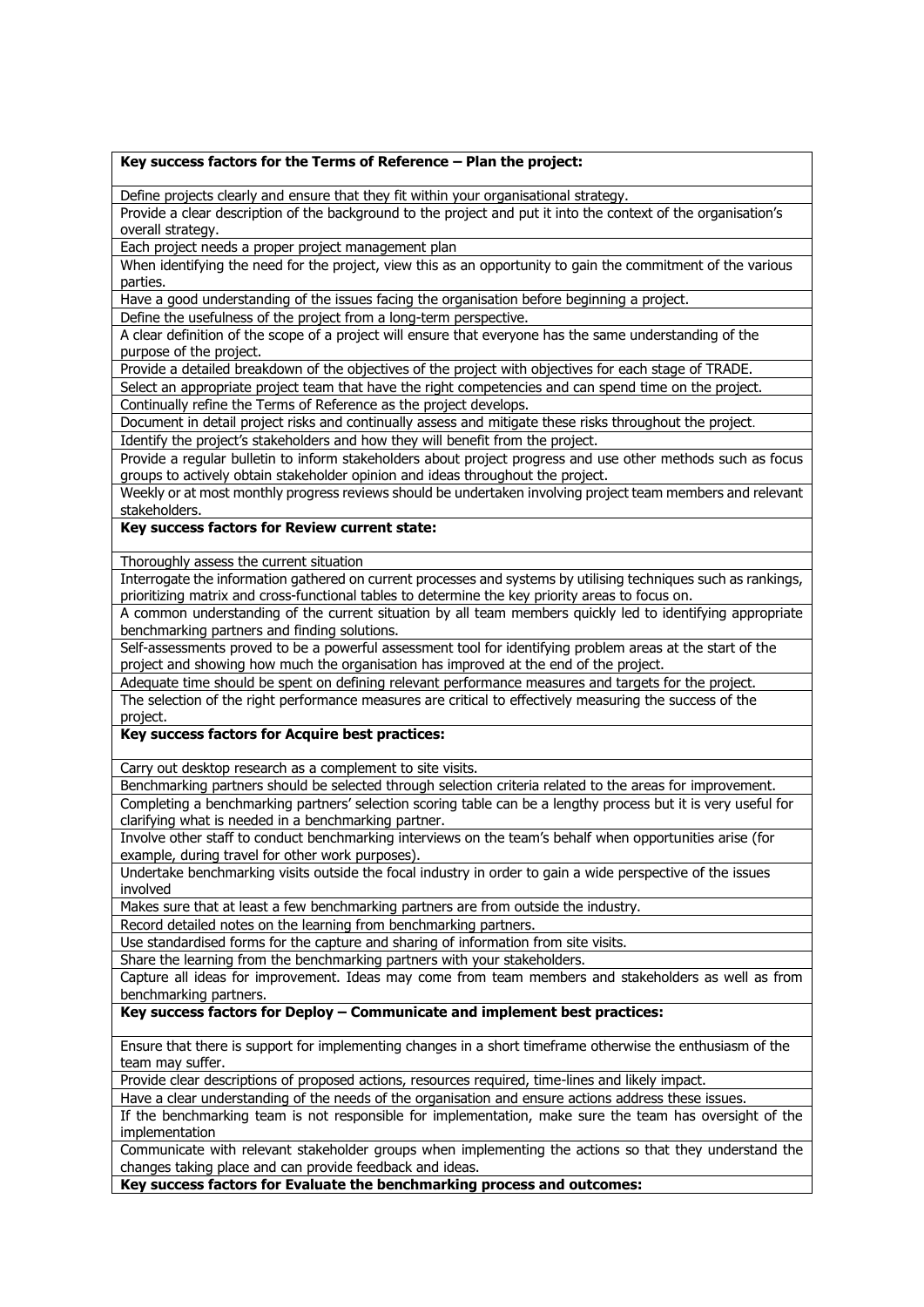Analyse project benefits including financial benefits. Financial benefits may include benefits accrued by stakeholders such as citizens.

A thorough evaluation of improvements undertaken with performance measured and showing benefits in line with or surpassing targets is necessary to demonstrate project success and get further support for future projects.

Lessons learned should be collated and applied to new projects.

Generate new ideas for future projects by reflecting on what has been implemented and learnt. Link the new projects to the strategy and operations of the organisation.

Share experience with other government entities to encourage them to do benchmarking.

Recognise the learning, growth and achievements of the benchmarking team

Table 4 Success factors for each stage of the benchmarking methodology summarised from

feedback provided by the teams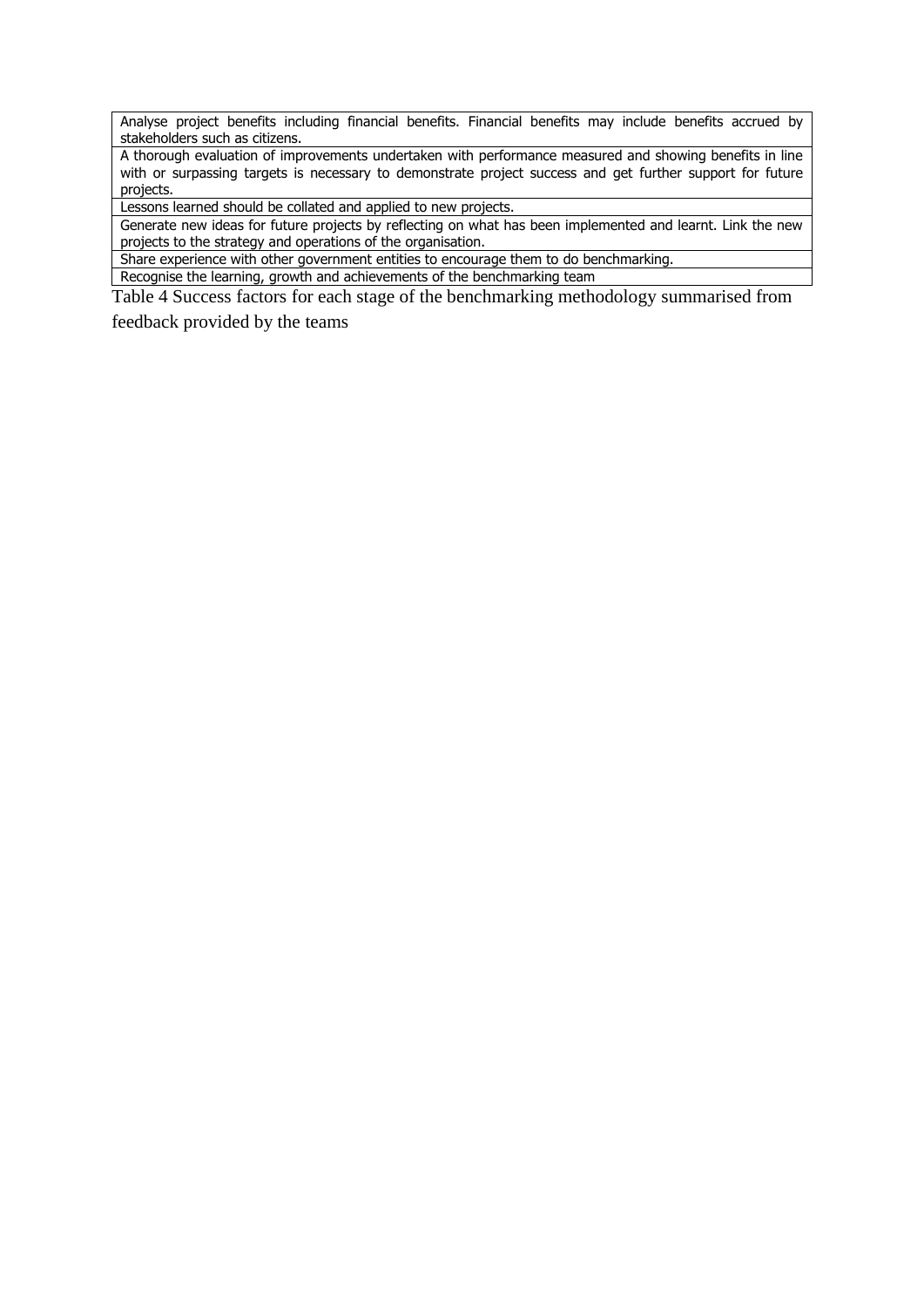#### **Dubai Municipality**

#### **TERMS OF REFERENCE**

**Aim:** To identify and implement best practices in purchasing to increase the percentage of purchase requisitions processed within a target of 20 days from 74% to 85%.

#### **REVIEW**

The team conducted an in-depth study of their current procurement system and performance using analysis tools such as workload analysis, value stream analysis, influence-interest matrix, customer segmentation, fishbone diagram, process flowchart analysis and waste analysis. Of particular use in prioritising what to improve was the calculation in cost and time of each purchase stage (Receiving Purchase Requisition, Submitting and Closing Purchase Requisition, Closing until Approval and Approval until Issuing Purchasing Order). A number of areas for improvement were identified including the elimination of non-value adding processes (37% were non-value adding), ensuring correctly detailed technical specifications, and automation of these processes.

#### **ACQUIRE**

**Methods of learning:** Desk-top research (minimum of 33 practices reviewed), Site Visits/Face to Face Meetings, Phone Calls.

**Number of site visits:** 4

**Number of organisations interviewed (by site visit or phone calls**): 4

**Names of organisations interviewed (site visit or phone calls) and countries:** Dubai Statistics (UAE), Dubai Health Authority (UAE), Emirates Global Aluminium (UAE) and Dubai Civil Aviation (UAE).

**Number of best practices/improvement ideas collected in total:** 57

**Number of best practices/improvements ideas recommended for implementation:** 5

**DEPLOY**

**Number of best practices/improvements approved for implementation:** 5

**Description of key best practices/improvements approved for implementation:** Three projects were approved and implemented: 1. Eliminating waste in the purchasing process 2. Automating and improving how supplier information is obtained and used through the Request for Further Information (RFI) process. 3. Introducing separate technical and commercial evaluations for requisitions above 1 million AED to ensure that only when the technical requirements are met will a bid be assessed on a commercial basis (to improve the efficiency and accuracy of the awarding process). Two projects were approved for later implementation: 1. Applying a service level agreement between the service provider (purchasing) and the service user (business units) 2. Contracting with suppliers for long periods (3 to 5 years).

#### **EVALUATE**

**Key achievement:** Savings in excess of 2,000,000 AED per annum through a faster automated purchasing requisition process (from 74% of purchase requisitions completed within 15.5 days to 97% of purchase requisitions completed within 12.2 days), removal of all 20,219 printed purchase requisitions, reductions in the number of purchase requisitions being cancelled from 848 to 248 per annum and the number of retenders reduced from 630 to 403 per year. These achievements benefit all stakeholders (internal departments and suppliers) that use the purchasing system.

#### **Non-financial benefits achieved within one year and expected future benefits:**

- Improvement from 74% of purchase requisitions completed within 15.5 days to 97% of purchase requisitions completed within 12.2 days.
- Improvement from 45% of purchase requisitions completed in the bid evaluation stage within 11 days to 76% of purchase requisitions completed within 7.7 days
- Reduction in the number of purchase requisitions being cancelled from 848 to 284 per annum
- Reduction in the number of purchase requisitions retendered from 630 to 407 per annum
- Reduction in the number of printed purchase requisitions from 20,219 to 0 pieces of paper per year
- Reduction from 309 mins to 278 minutes for buyers to perform their daily purchasing cycle thus increasing productivity.

#### **Financial benefits achieved within one year and expected future benefits:**

- Financial benefits exceeding 2,000,000 AED per annum. Some of the specific savings were:
- Estimated saving of 1,305,013.90 AED per year as a result of a faster requisition process.
- Estimated saving of 714,187 AED per year from 566 less purchase requisitions being cancelled.
- Estimated saving of 173,676.15 AED per year from automated confirmations of purchase requisitions
- Estimated saving of 73,144 AED per year from 223 less retenders
- Estimate saving of 60,095 AED per year from having an automated dashboard for purchase evaluation

| <b>Status of project</b> |                           |                  |                  |               |                   |  |  |
|--------------------------|---------------------------|------------------|------------------|---------------|-------------------|--|--|
|                          | <b>Terms of Reference</b> | <b>Review</b>    | <b>Acquire</b>   | <b>Deploy</b> | Evaluate          |  |  |
| Start:                   | 6 October 2015            | 27 October 2015  | 17 December 2015 | 24 March 2016 | 1 August 2016     |  |  |
| Finish:                  | 29 October 2015           | 10 December 2015 | 23 February 2016 | 31 July 2016  | 26 September 2016 |  |  |
|                          |                           |                  |                  |               |                   |  |  |

Table 5 Summary of Dubai Municipality's benchmarking project